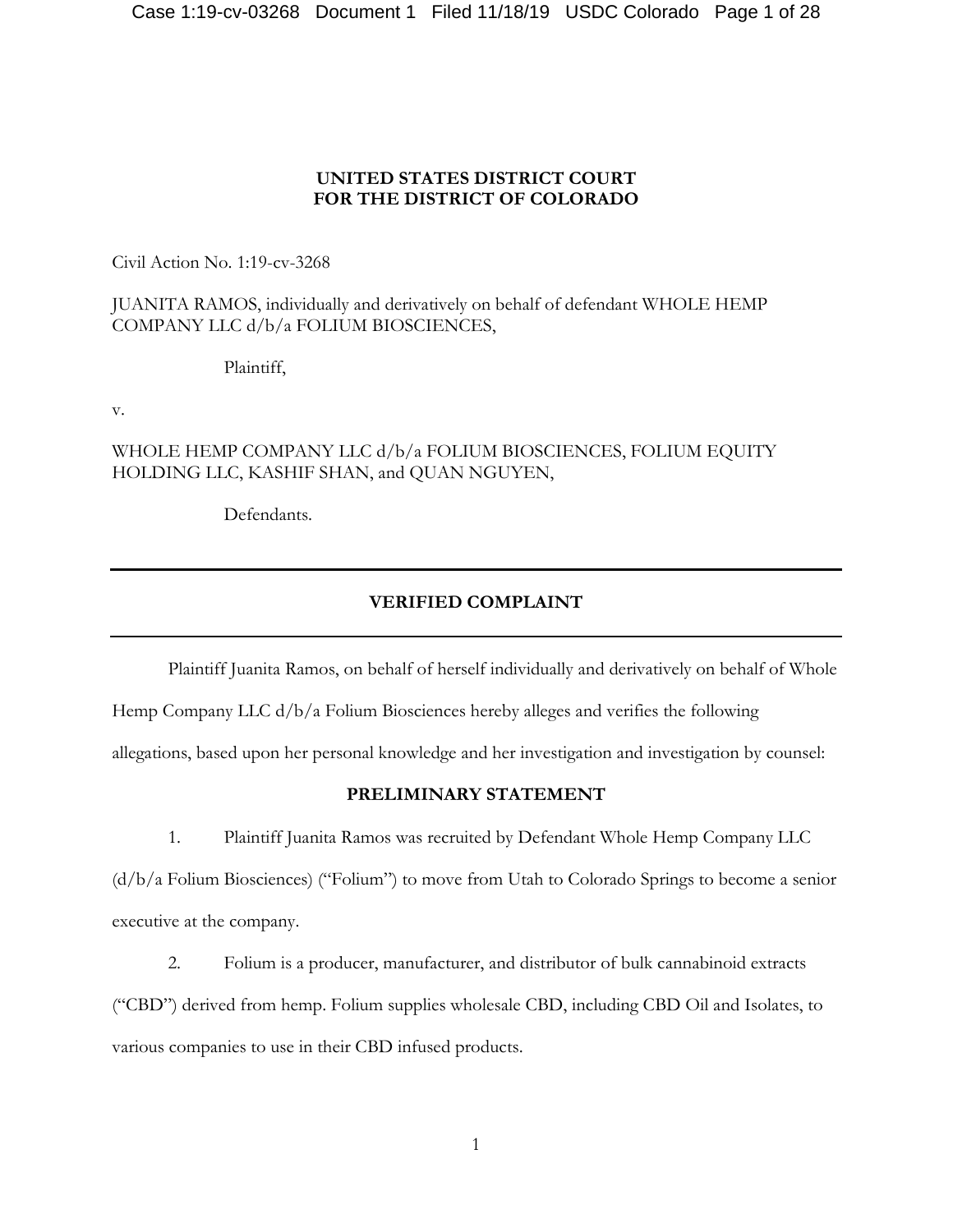3. Ramos was hired to help guide Folium in working with government agencies. She agreed to work at the company – and eventually to take equity in Folium – on the understanding that Folium was trying in good faith to provide a legal product to a new market.

4. Ramos, however, came to learn that Folium was being used by its two largest shareholders and most senior officers, Defendants Kashif Shan and Quan Nguyen, to line their pockets through a criminal enterprise.

5. Since leaving Folium, Ramos and Counsel have undertaken additional investigation and learned of more criminal activity (although likely not all of it).

6. As alleged herein, Kashif Shan and Quan Nguyen, through Folium, have engaged in the following illegal conduct:

- a. Transporting illegal hemp biomass (*i.e.*, biomass containing over the legal limit of 0.3% THC) across state lines, from which they extracted CBD products for distribution.
- b. Knowingly shipping CBD products with mislabeled ingredients through U.S. and international commerce. They used US mail, Federal Express, and UPS DHL to ship mislabeled products, which failed to identify for example non-food grade materials that were included in those products.
- c. Altering Certificates of Analysis ("COA") to show that Folium's CBD Oil and Isolates were essentially free of THC, when in fact they were not.
- d. Illegally shipping CBD Oil and Isolates to foreign countries, and knowingly preparing fraudulent certificates to foreign customers and governments that Folium's CBD Oil and Isolates met international standards when they did not.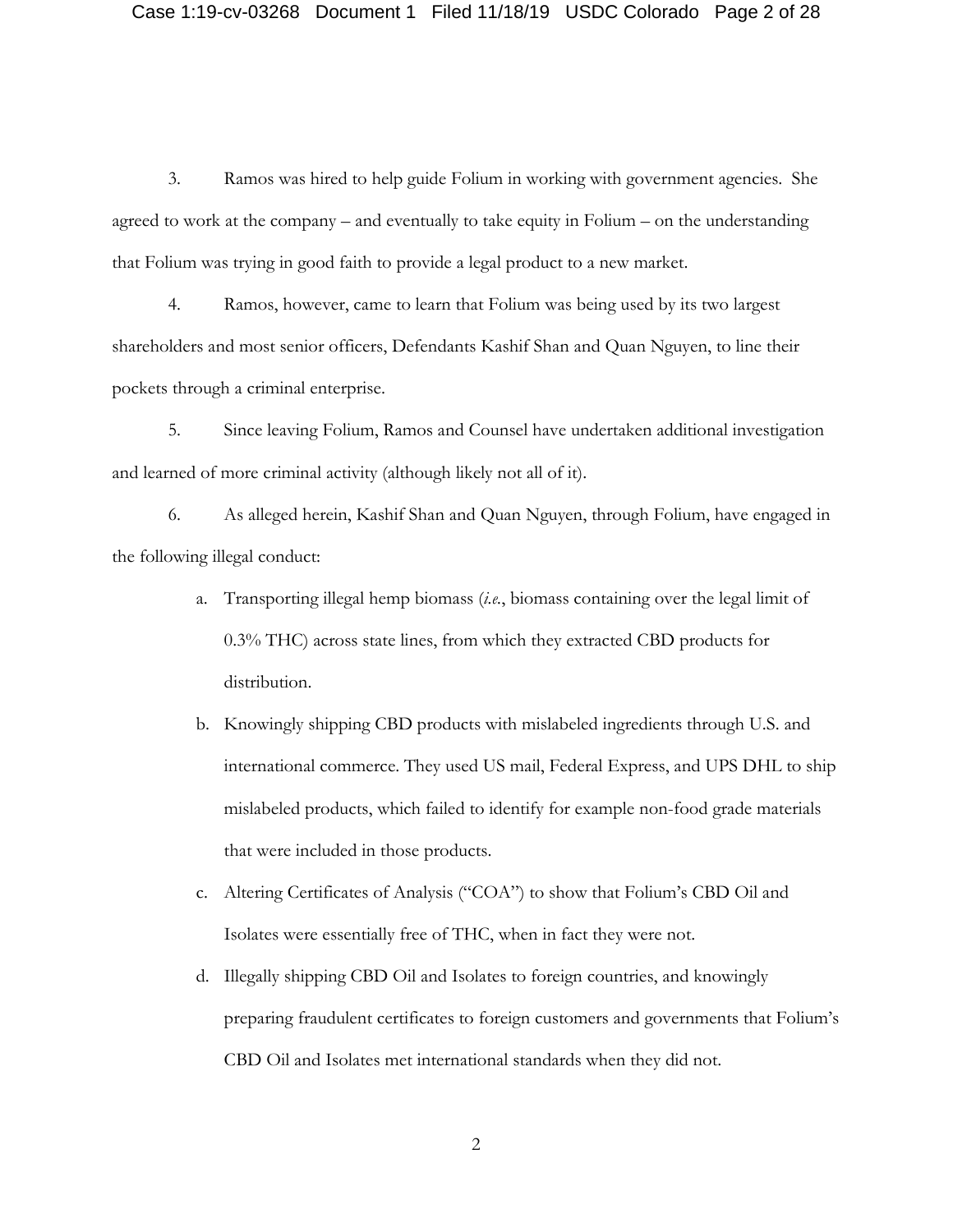e. Operating a secret, unlicensed and unpermitted extracting facility when their initial facility was red tagged by the Hazmat department of the Colorado Springs Fire Department.

7. In addition, through Folium, Kashif Shan and Quan Nguyen have defrauded investors, employees, the Internal Revenue Service, and members of Folium (including Ramos) by (among other things):

- a. Falsely representing that the company was in compliance with the law, and omitting information about the illegal activity described above.
- b. Diverting a substantial percentage of Folium's CBD products for personal sale, with the proceeds ending up in the bank accounts of Shan, Nguyen and their immediate relatives.
- c. Changing numerous employees, without notice or consent, from W-2 employment to independent contractors (and in one case vice versa), even though the employees' responsibilities did not change. Shan and Nguyen knew that the employees' classification should not change but they knew or directed this change in order to preserve cash through tax evasion.
- d. Promising equity grants to senior employees and then failing to make those grants, and failing to make distributions in violation of their fiduciary duties.

8. To cover up their crimes, Shan and Nguyen used Folium employees, including its counsel, to engage in illegal surveillance of employees. In violation of federal and state law (and Folium's own policy), Shan and Nguyen had Folium employees install video and audio devices throughout facility to intercept employee communications, without their consent. Shan admitted to Ramos, for example, that Folium's security services had "cloned" her personal cell phone and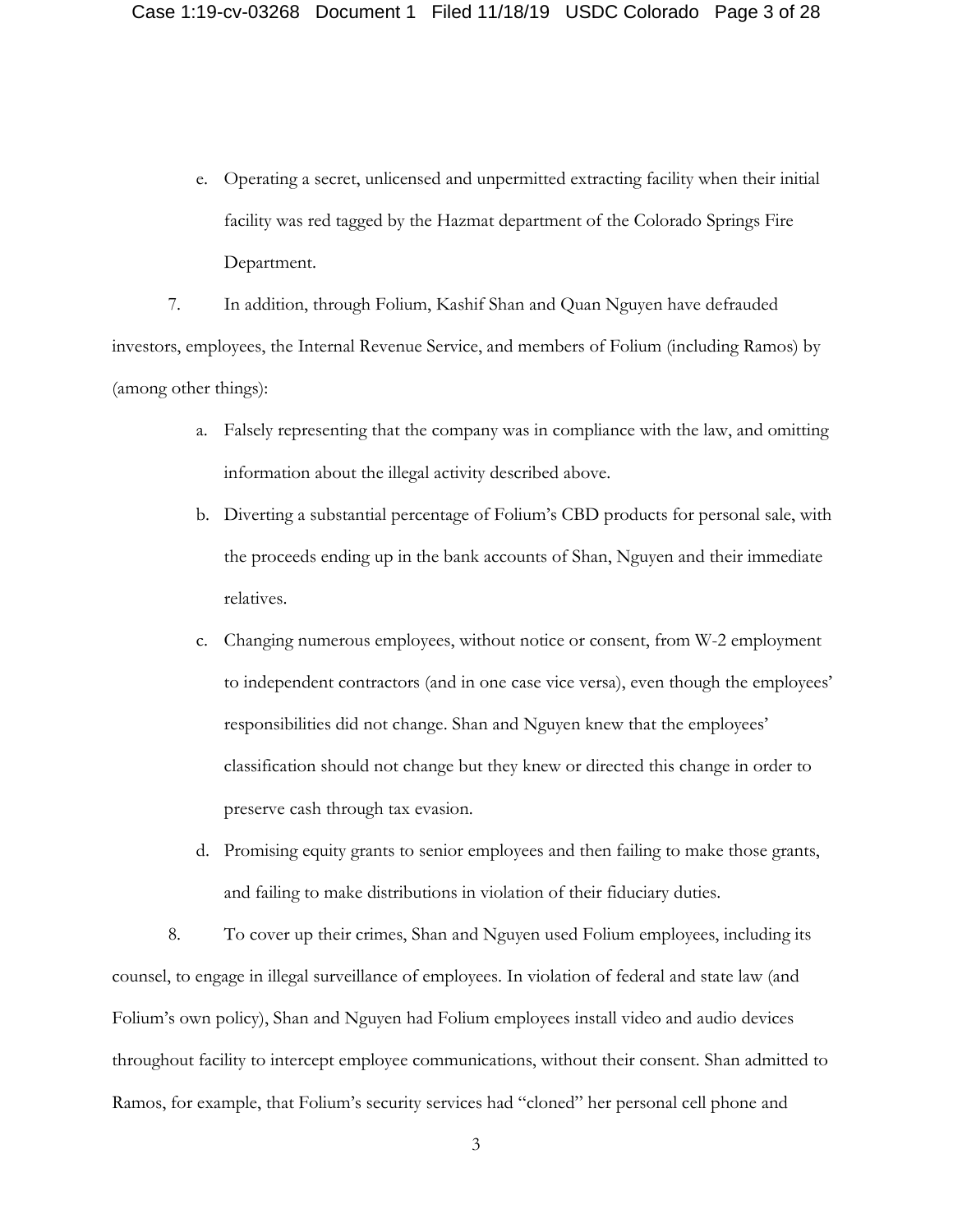#### Case 1:19-cv-03268 Document 1 Filed 11/18/19 USDC Colorado Page 4 of 28

tracked her car with GPS because they believed she was speaking with third parties about illegal conduct at Folium.

9. These illegal activities are ongoing and will continue absent Court intervention.

10. In addition to these illegal activities, Ramos brings claims concerning Shan and Nguyen's purported attempt to sell Folium without her consent.

11. At Shan and Nguyen's direction, Folium recently purported to sell 100% of its equity to a new company called Folium Equity Holding LLC ("Folium Equity Holding"), presumably also controlled by Shan and Nguyen. Although she owned a 1% membership interest, Folium never sought Ramos' permission and she never provided her consent to this sale. This purported sale must therefore be declared invalid. *See* C.R.S. § 7-80-401(2) (requiring consent of every member to "[a]mend the articles of organization", "[a]mend the operating agreement" or to "authorize an act of the limited liability company that is not in the ordinary course of the business of the limited liability company.").

12. This purported transaction also serves as a ground for judicial dissolution of Folium and the establishment of a receivership. It is "not reasonably practicable to carry on the business of the limited liability company in conformity with the operating agreement of said company" both due to the illegal conduct described herein and also, as a separate and independent ground for dissolution, because the business cannot be carried on in conformity of the company's operating agreement with Ms. Ramos when it has purported to sell Ms. Ramos' shares to another company. C.R.S.  $$7-80-810(2)$ .

13. Ramos brings all of the claims below on her own behalf and brings certain claims also derivatively on behalf of Folium. Defendants have violated numerous state and federal laws at her expense and the expense of the other minority members of Folium, including violations of the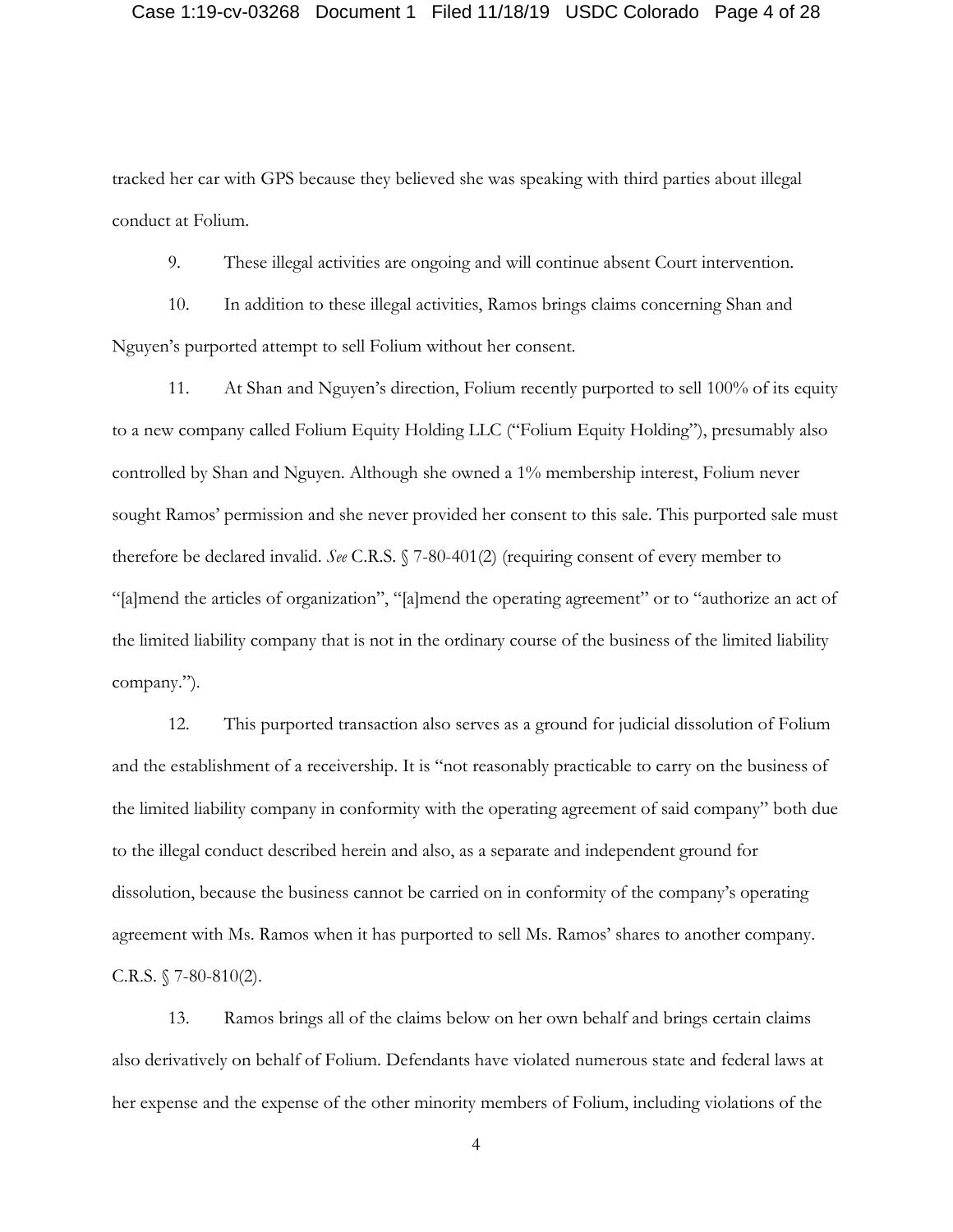#### Case 1:19-cv-03268 Document 1 Filed 11/18/19 USDC Colorado Page 5 of 28

Racketeer Influenced and Corrupt Organizations Act, 18 U.S.C. § 1961 *et seq.* ("RICO"); the Colorado Organized Crime Control Act, C.R.S. § 18-17-101 et seq., ("COCCA"); and the Wiretap Act, 18 U.S.C. § 2511 et seq, among others.

14. Defendants also breached their contract with her and breached their fiduciary duties to Ramos and other members.

15. Ramos seeks damages on behalf of herself and Folium, trebled, declaratory relief, judicial dissolution, and injunctive relief, including the removal of Shan and Nguyen from their positions of power at Folium and a return of all assets from Folium Equity Holding to Folium.

### **PARTIES**

16. Plaintiff Juanita Ramos ("Ramos") is an individual with a primary residence in Colorado Springs, Colorado.

17. Defendant Whole Hemp Company LLC d/b/a Folium Biosciences ("Folium") is a Colorado limited liability company with a principal place of business located at 615 Wooten Road, Suite 110, Colorado Springs, CO 80915.

18. Defendant Folium Equity Holding LLC ("Folium Equity Holding") is a Colorado limited liability company also with a principal place of business located at 615 Wooten Road, Suite 110, Colorado Springs, CO 80915. It was formed on December 16, 2018, *i.e.*, after Ramos became a member of Folium.

19. Defendant Kashif Shan ("Shan") is an individual residing in Colorado Springs, Colorado. Shan is the Chief Executive Officer of Folium and also the controlling equity holder of Folium. Shan dominates Folium's internal and corporate affairs.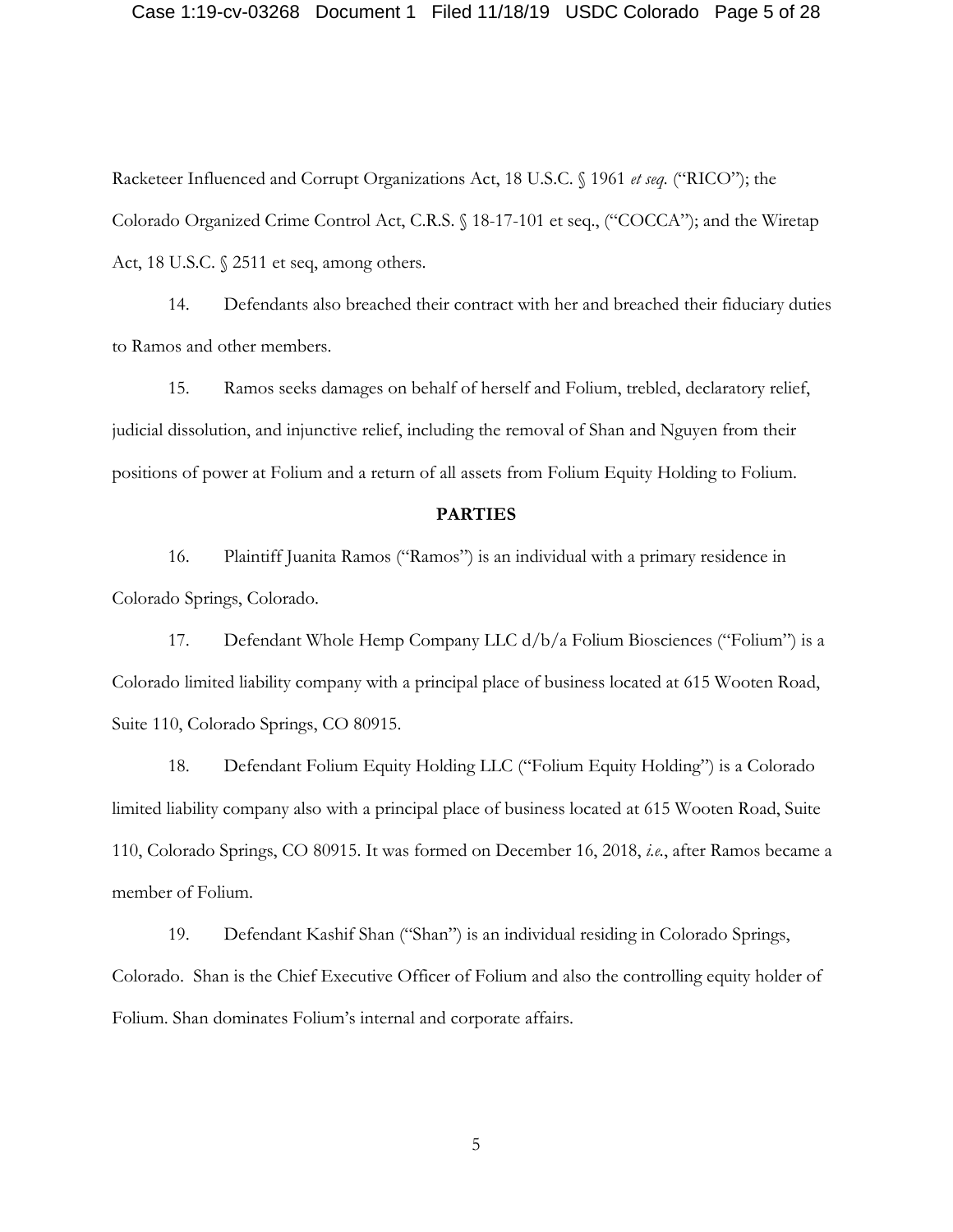20. Defendant Quan Nguyen ("Nguyen") is an individual residing in Colorado Springs, Colorado. Nguyen is the Vice President of Operations of Folium and, after Shan, the largest equity holder in Folium.

### **ALLEGATIONS RELATING TO DERIVATIVE STANDING**

21. As described below, Ramos has been a member of Folium since July 28, 2017. The events described herein occurred throughout the time that she has been a member, and before and after her employment.

22. This action is not a collusive one to confer jurisdiction that the Court would otherwise lack.

23. Shortly before filing this Complaint, on November 18, 2019, Ramos made a demand on Folium to bring suit against Shan and Nguyen relating to the allegations in this Complaint. She made a demand by sending a copy by Federal Express to its registered agent, and also emailing, Stan Garnett of Brownstein Hyatt Farber Schreck LLP, who is counsel for Folium, Shan and Nguyen. She also sent a copy by Federal Express to the registered agent of Folium Equity Holding LLC, which purports to own 100% of Folium.

24. Demand, although it was properly made, is futile. Shan and Nguyen so dominate the company that there is no prospect that they will undertake an independent investigation.

25. Indeed, Shan and Nguyen have gone to great lengths to intimidate other former employees who have raised concerns about their conduct.

26. When a former employee, Ryan Lewis, had a dispute with Shan and Nguyen, Shan asked Ramos to hire someone to kidnap Lewis. Ramos refused. He then approached her a few days later and asked her to find someone to kidnap and murder Ryan Lewis. She again refused.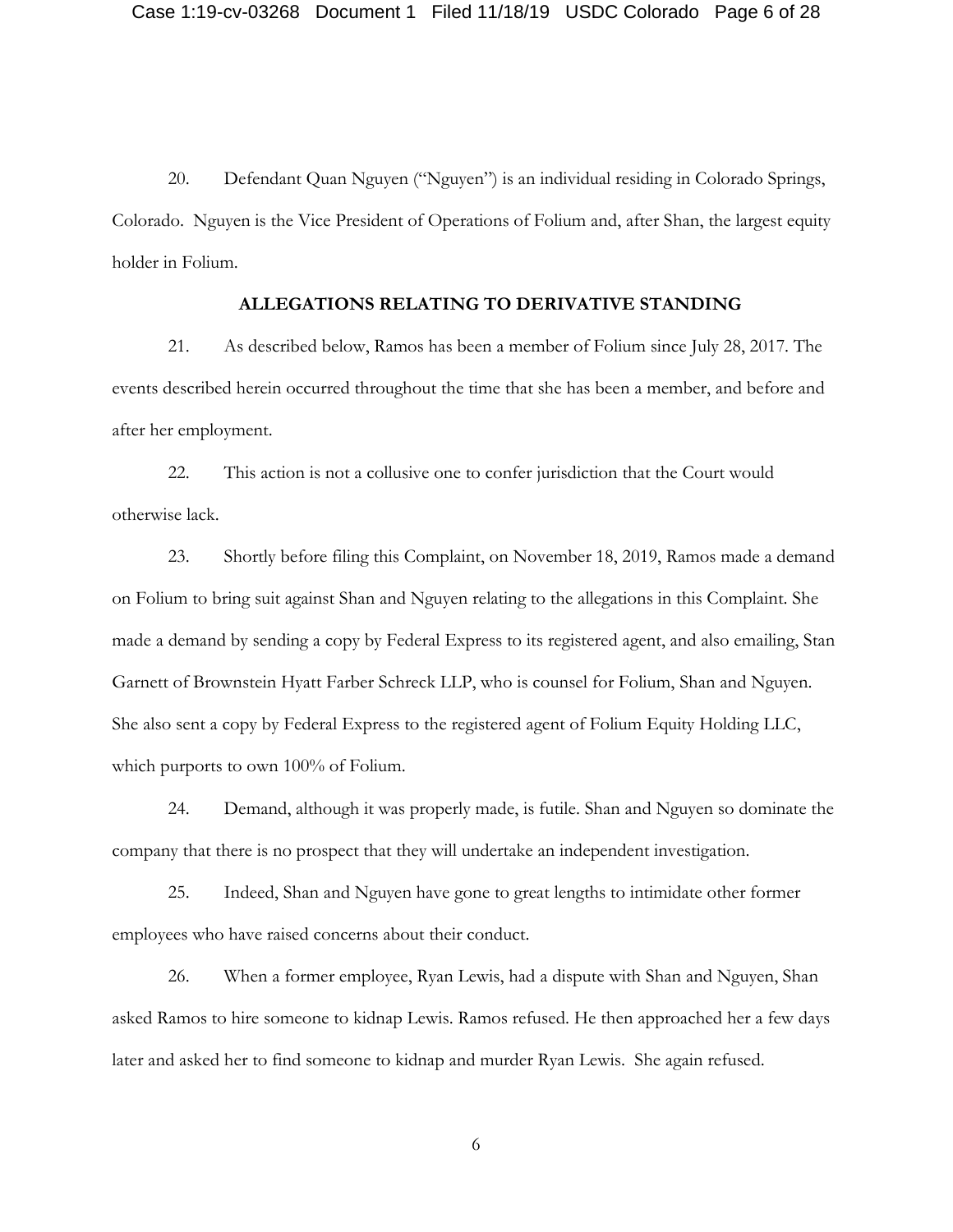27. On August 9, 2019, a demand was made on the company, Shan, and Nguyen by undersigned counsel on behalf of another former employee, Dale Takio. The demand identified some of the same allegations below, relating to Shan and Nguyen's self-dealing. Rather than investigate the allegations, the company responded by filing a complaint against Mr. Takio on August 20, 2019. (The parties are currently litigating in state court.)

28. Irreparable injury to Folium would result from waiting for the expiration of the statutory thirty-day waiting period prior to bringing suit. The criminal conspiracy set forth herein is ongoing and Shan and Nguyen are likely to cause Folium to commit numerous crimes if the Court does not intervene.

29. Further, Shan and Nguyen are likely to take steps to cover up their criminality, as they have on prior occasions (including opening a secret extraction facility to evade an order by the Colorado Springs Fire Department to shut down). Shan once told Ms. Ramos that he would engage in "Jewish Lightning" if he was found out. Ramos asked for an explanation since she had not heard of that term, and it seemed on its face offensive and derogatory. Shan responded, "blowing the motherf\*\*\*er up."

30. Given Shan's prior solicitation of Lewis' murder and his threats to Ramos (described herein), Ramos' safety is at risk if she is required to wait thirty days to file this derivative demand.

31. Ramos fairly and adequately represents the interests of members who are similarly situated in enforcing the rights of Folium against Shan and Nguyen. Most of the factual allegations in this Verified Complaint are based on Ramos' knowledge or on information that she personally obtained from current and former employees.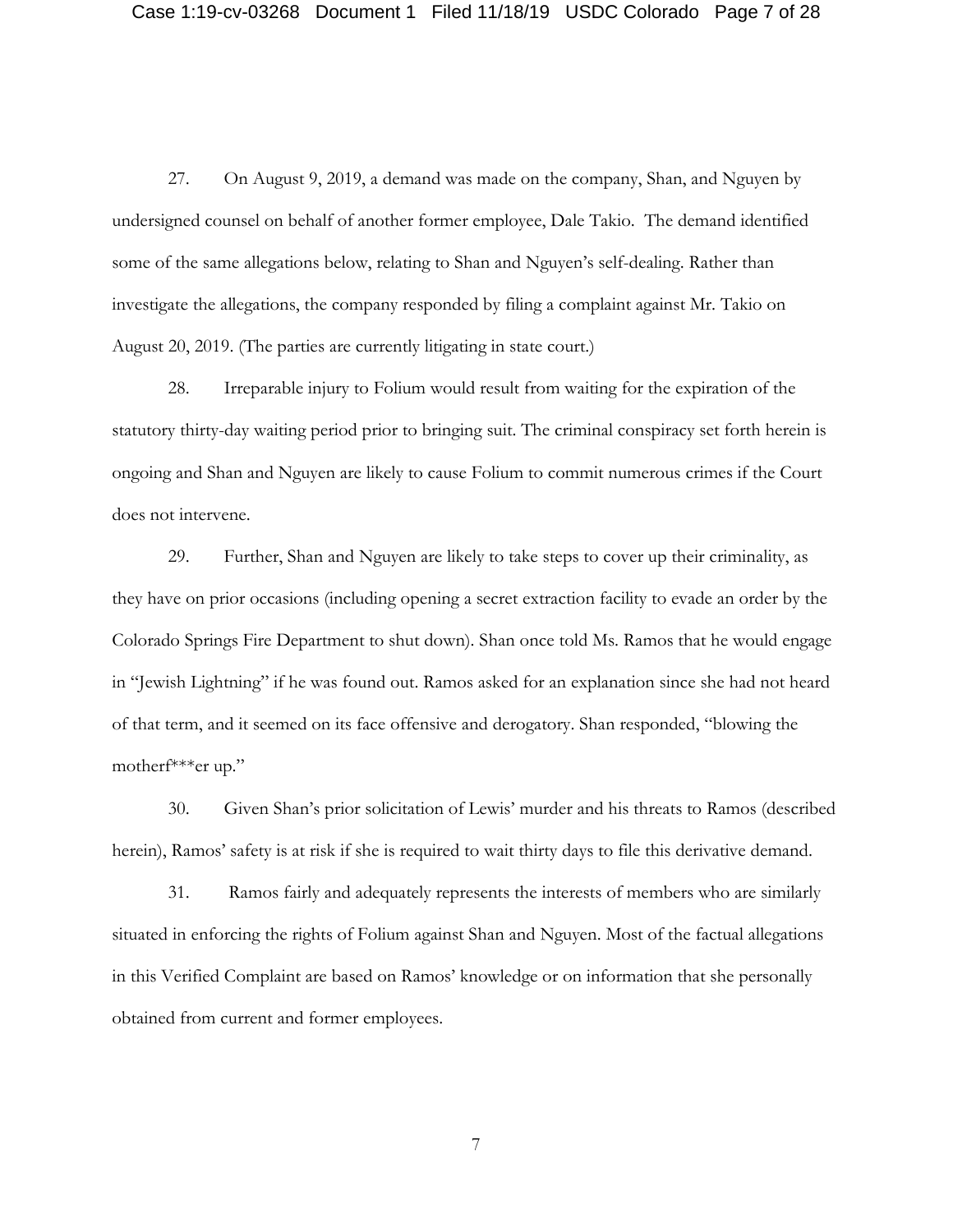### **JURISDICTION AND VENUE**

32. This Court has subject matter jurisdiction over this matter pursuant to 28 U.S.C. § 1331 because it arises from the laws of the United States.

33. This Court also has supplemental jurisdiction over the state law claims in this matter pursuant to 28 U.S.C. § 1367(a) because they are so related to claims in the action within the Court's original jurisdiction such that they form part of the same case or controversy under Article III of the United States Constitution.

34. Venue is proper in this District under 28 U.S.C. § 1391(b) because the corporate defendants (Folium and Folium Equity Holding) have their principle places of business in this state and are subject to its jurisdiction, and the individual defendants reside in this District. Further, a substantial part of the events or omissions giving rise to the claims occurred in this District.

### **FACTUAL ALLEGATIONS**

#### **A. Ramos' Employment at Folium**

35. In April 2017, Shan and Nguyen approached Ramos about working for Folium. Ramos lived in Utah at the time.

36. Shan and Nguyen represented to her, as they have to the public, that Folium is the largest fully vertical cannabinoid extractor and producer in North America. That is, it purportedly grows its own hemp crop and extracts CBD products from that hemp to sell to the market. In other words, Folium claims that it owns and controls its entire supply chain from seed to sale. They also claim that Folium is the largest vertically integrated distributor of CBD products in the world.

37. Ramos agreed to join Folium in or around April 25, 2017, and to move to its headquarters in Colorado Springs. She became Folium's Executive Vice President of U.S. and Foreign Government Affairs.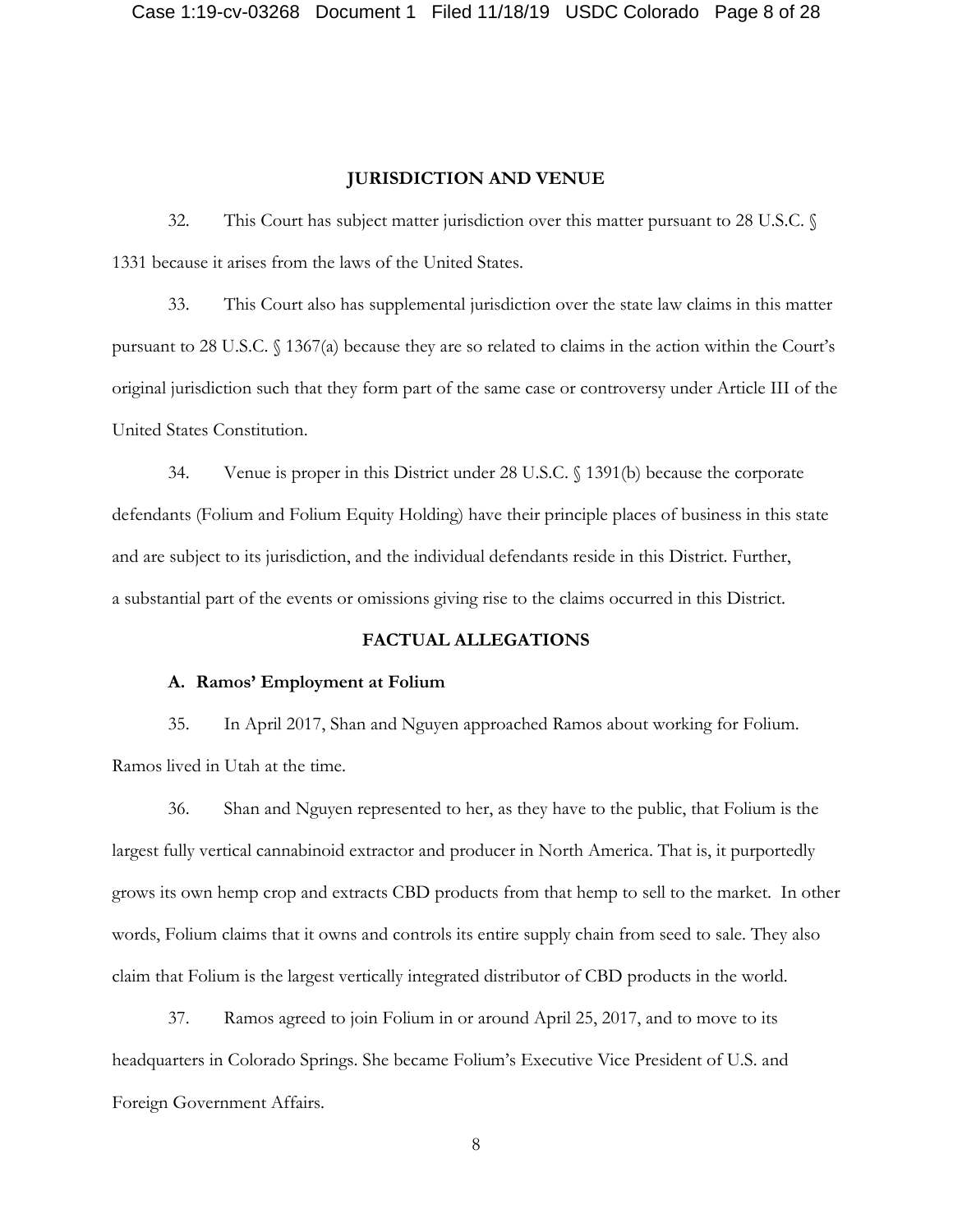38. About two months after she began working at Folium, Shan said that he would reward her for her outstanding performance at the Company. Further, Shan sought to incentivize her to continue working at this high level.

39. Specifically, as a reward for her prior performance and as an incentive to continue at her prior high level, he and the other members of Folium granted Ramos a 1% membership interest in Folium. The 1% membership interest was to be transferred from Shan's membership interest holdings in Folium.

40. Shan promised that Ramos would receive monthly distributions based on her membership interest in Folium, "just like everybody else".

41. Ramos' membership interest in Folium was memorialized by a document titled "Written Consent of the Majority of the Members of Whole Hemp Company LLC," that was "Effective as of July 28, 2017" (the "Written Consent"). A copy of the Written Consent is attached to this Complaint as Exhibit A.

42. In the Written Consent, Ramos agreed to be bound by Folium's Operating Agreement (the "Operating Agreement"). However, the Operating Agreement was never provided to Ramos.

43. Ramos asked for the Operating Agreement from Shan and Nguyen on several occasions, but they would not provide it to her. They said that they were still working on it.

44. Ramos has never withdrawn from the Operating Agreement, or otherwise disclaimed her membership interest in Folium. Her membership interest was never purchased by other members or repurchased by Folium.

45. Ramos received one distribution check of \$10,000 in May 2018. She received no other distributions or dividends on her equity in Folium.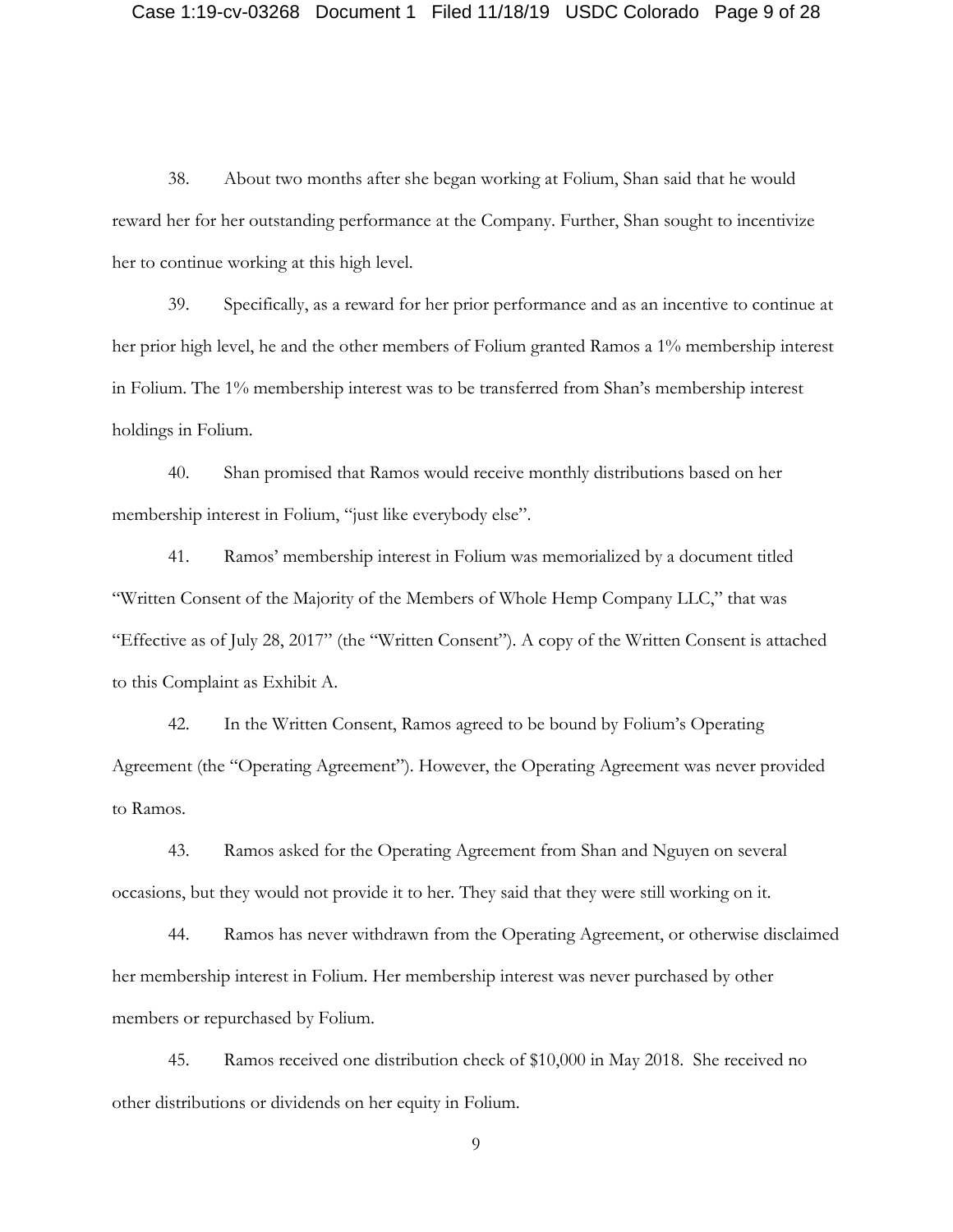46. On behalf of Folium, Shan terminated Ramos on August 28, 2018. The basis on which Shan purported to terminate Ramos was false. He falsely accused her of stealing from the company and working with competitors.

47. In fact, Shan terminated Ramos in retaliation for her refusal to go along with the illegal conduct in which Shan was engaged, including the kidnapping or murder of Ryan Lewis. Shan was also concerned that Ramos would report on the illegal activity she witnessed at Folium to government agencies and others.

48. During the meeting, Shan admitted, among other things, that Folium had cloned Ramos' phone and surreptitiously placed a GPS system in her car.

49. Shan said that she should work with Folium counsel on her severance package and suggested that she "not fight it." He further said that if she did fight him, he would, "smear her from coast to coast" and ruin her relationships with government lawmakers in every state.

50. When Ramos followed up with Folium counsel on a severance package, he denied that she had any equity in the company and refused to discuss severance with her. Ramos has received no distributions other than the distribution in May 2018.

51. Ramos has received no information for members of Folium.

52. Ramos' experience is common. Shan has promised a number of senior employees and independent contractors that they will be compensated for the services they provide to Folium through equity grants and distributions thereon, only to fail to either issue the equity promised or to pay the promised distributions.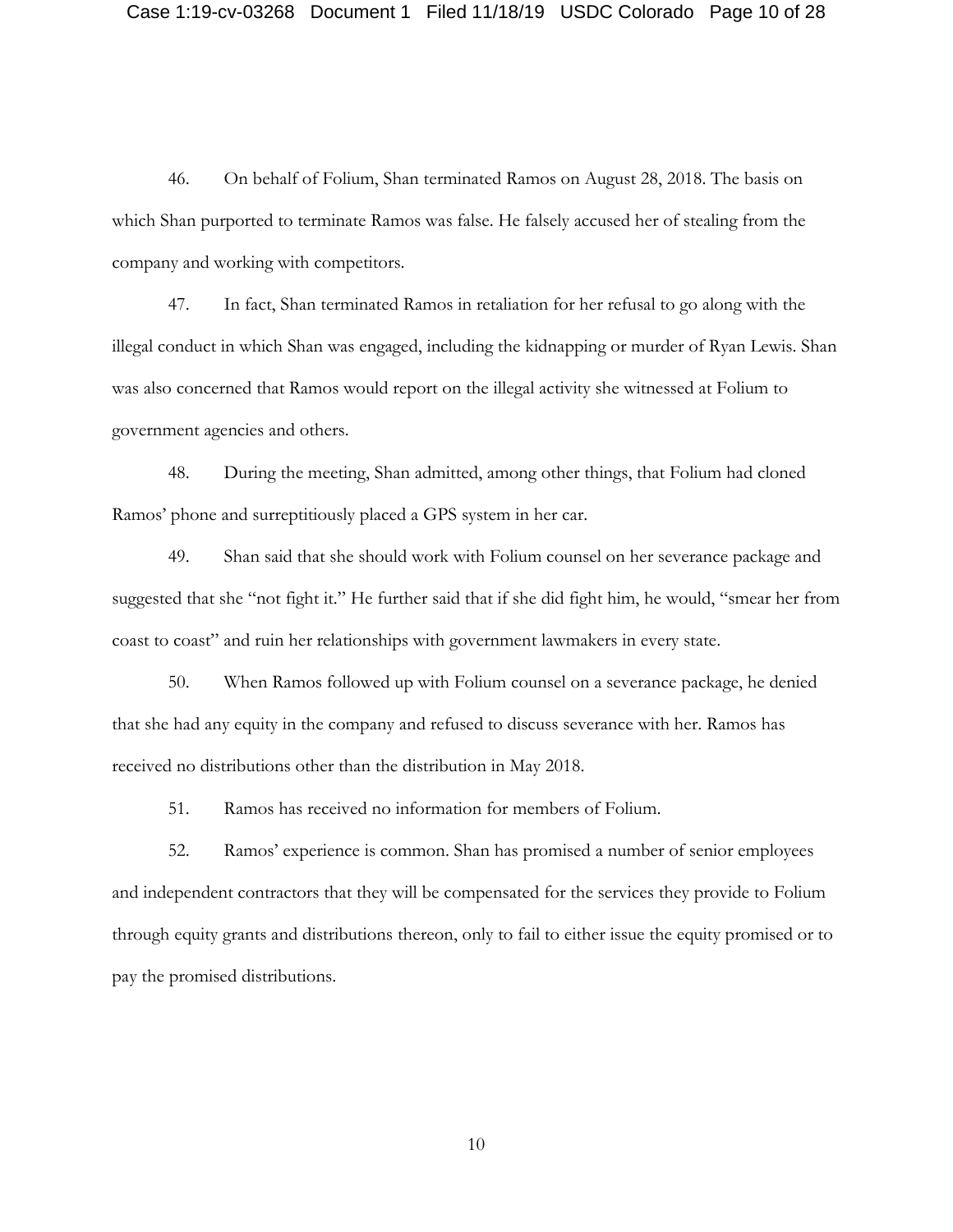### **B. The Criminal Conspiracies of Shan and Nguyen**

53. Shan and Nguyen are directors and officers of Folium. They also dominate the company's corporate affairs. They owed the minority members (including Ms. Ramos) the fiduciary duties of due care and loyalty.

54. Ramos learned while she was employed by Folium that Shan and Nguyen have been engaged in extensive criminal conspiracies to enrich themselves, at the expense of members (such as herself) and in violation of law.

55. Since leaving Folium, Ramos (herself or through counsel investigation) has learned of additional criminal conduct.

## 1. Shan and Nguyen Have Used Folium to Engage in Trafficking of Illegal Narcotics Across State Lines.

56. Under both the 2014 Farm Bill and the 2018 Farm Bill, hemp is defined as the cannabis sativa plant with less than 0.3% delta-9-tetrahydrocannabinol, which is commonly known as THC.

57. The 2018 Farm Bill specifically removed hemp (again, defined as cannabis with less than 0.3% THC) from the list of Schedule 1 Narcotics as defined in the Controlled Substances Act.

58. Cannabis with more than 0.3% THC remains a Schedule 1 Narcotic, meaning that on the Federal Level it is illegal to grow, manufacture, distribute, dispense, transport, or purchase, among other things.

59. One problem with hemp, however, is that the plant can grow "hot," meaning that a cannabis sativa plant designed to be grown and sold legally as hemp can grow to have above the 0.3% THC threshold. The 2018 Farm Bill provides certain safe guards for this problem, but in general, hemp that grows "hot," (i.e., above the 0.3% THC threshold), is supposed to be destroyed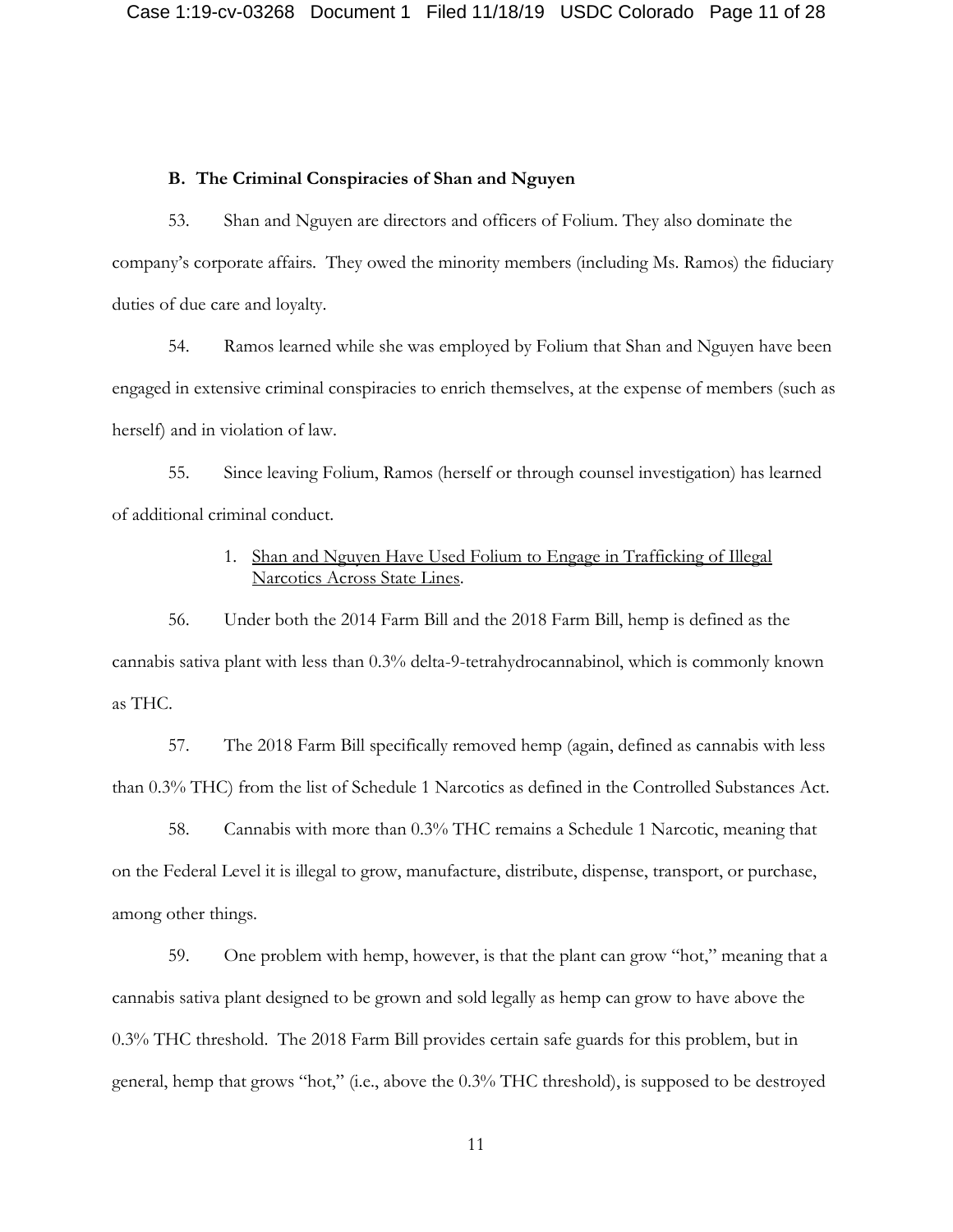#### Case 1:19-cv-03268 Document 1 Filed 11/18/19 USDC Colorado Page 12 of 28

because it is characterized as an illegal Schedule 1 Narcotic. Even in States where cannabis is permitted to be sold under state law (such as Colorado), hemp that grows "hot" still must be destroyed because a different license, and a more rigorous review process, is required in order to legally grow cannabis with more than 0.3% THC.

60. Folium has falsely represented itself to the public as a "fully vertically integrated" manufacturer of CBD products.

61. While Folium claims to own the farms that grow all of its hemp biomass, that is not, in fact, true. Instead, Folium buys most or all of its hemp biomass from third party farmers.

62. Because Folium does not own and control all of its own hemp farmers, from time to time, Folium has lacked the biomass necessary to meet the demand for its finished products.

63. In order to meet demand, Shan and Nguyen have conspired at certain times to purchase cannabis with above 0.3% THC threshold, move that cannabis across state lines and then order that the product be extracted from those plants.

64. As recently reported in an article in Cannabis Law Report, in August 2018, Shan brokered a sale of illegal hemp biomass in California and then had his employees transfer the biomass to Colorado Springs.

65. While she was employed at Folium, Ramos witnessed a discussion about this transaction. She saw an employee (Employee A) state to Nguyen that another employee (Employee B) had been directed to move such cannabis (*i.e*., of more than 0.3% THC) from California to Colorado, and that Employee A (as directed) had extracted CBD oil from that cannabis even though Nguyen knew it was illegal to do so.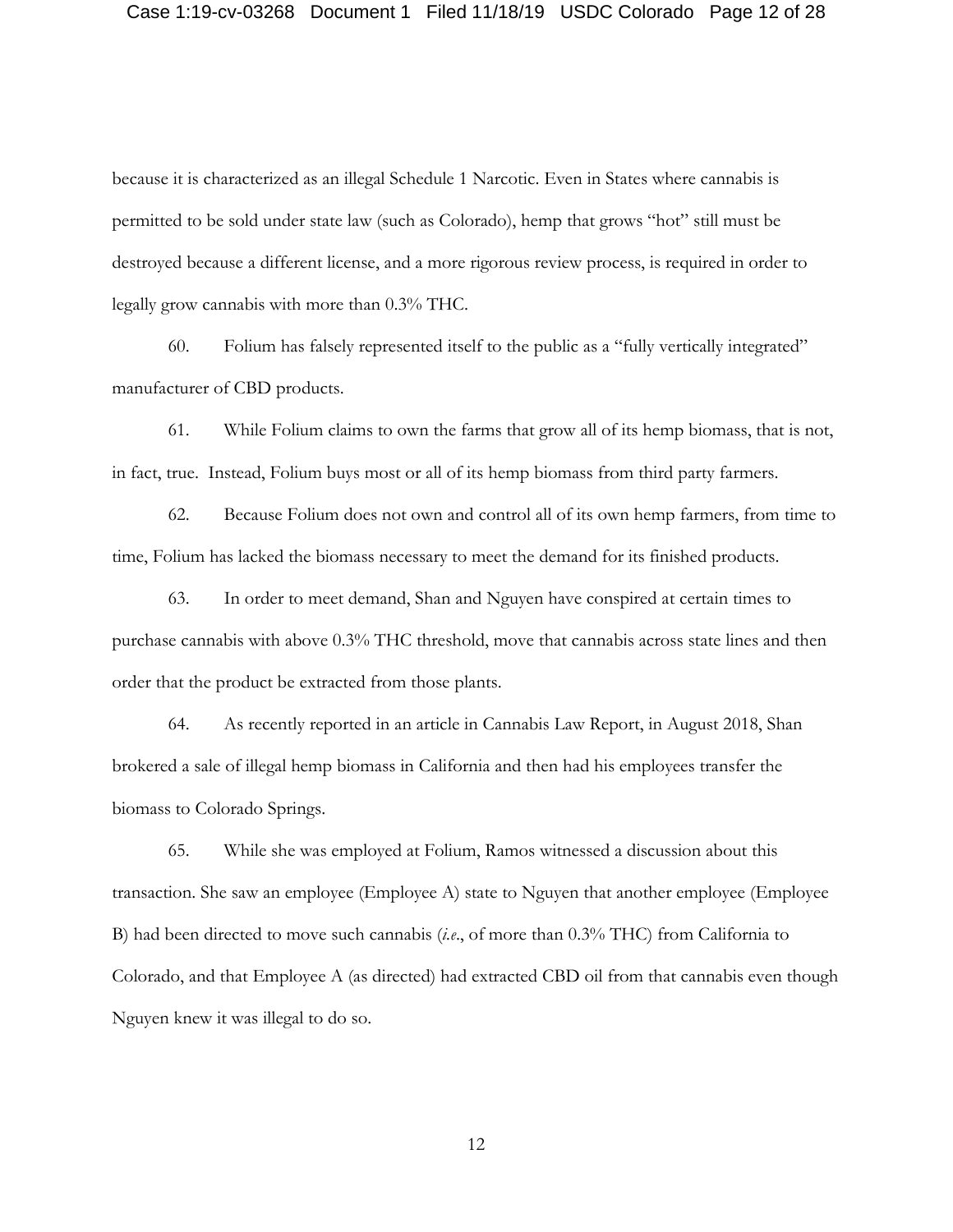66. In a separate incident, two employees purchased illegal hemp biomass in Kentucky and drove it non-stop for two days to Colorado, so that it would be extracted by Folium Biosciences. The employees did not know that it was "hot" but Shan did.

67. Even with normal hemp with THC below the 0.3% threshold, Folium's extraction process separates the THC from the cannabis.

68. Because Folium has been certified by the Colorado Department of Public Health and Environment ("CDPHE") as THC-Free and been issued a Certificate of Health and Free Sale, it is required to log all THC that it has extracted on a monthly basis. In addition, while the sale of products with THC in them is legal in Colorado, because Folium does not have a license to sell products containing more than 0.3% THC, Folium is required to dispose of that THC in a specific manner, and to document that disposal.

69. In situations where Folium purchased and extracted cannabis with THC in excess of the 0.3% threshold, Folium could not log or dispose of that THC in the usual manner because the elevated THC levels would have raised red flags with the CDPHE. As a result, in this scenario, Shan and Nguyen directed Folium employees to dump the extracted THC onto Folium's driveway, or into the garbage.

## 2. Shan and Nguyen Have Used Folium to Run an Unlicensed Manufacturing Facility.

70. In September 2018, Folium's primary manufacturing facility at 615 Wooten Drive in Colorado Springs was closed on order of the Colorado Springs Fire Department.

71. Rather than remedy the problems that caused the facility to be closed, Shan and Nguyen took a different tack and decided to open a secret, unlicensed, unpermitted, illegal extraction facility at a farm owned by a family member of a Folium employee.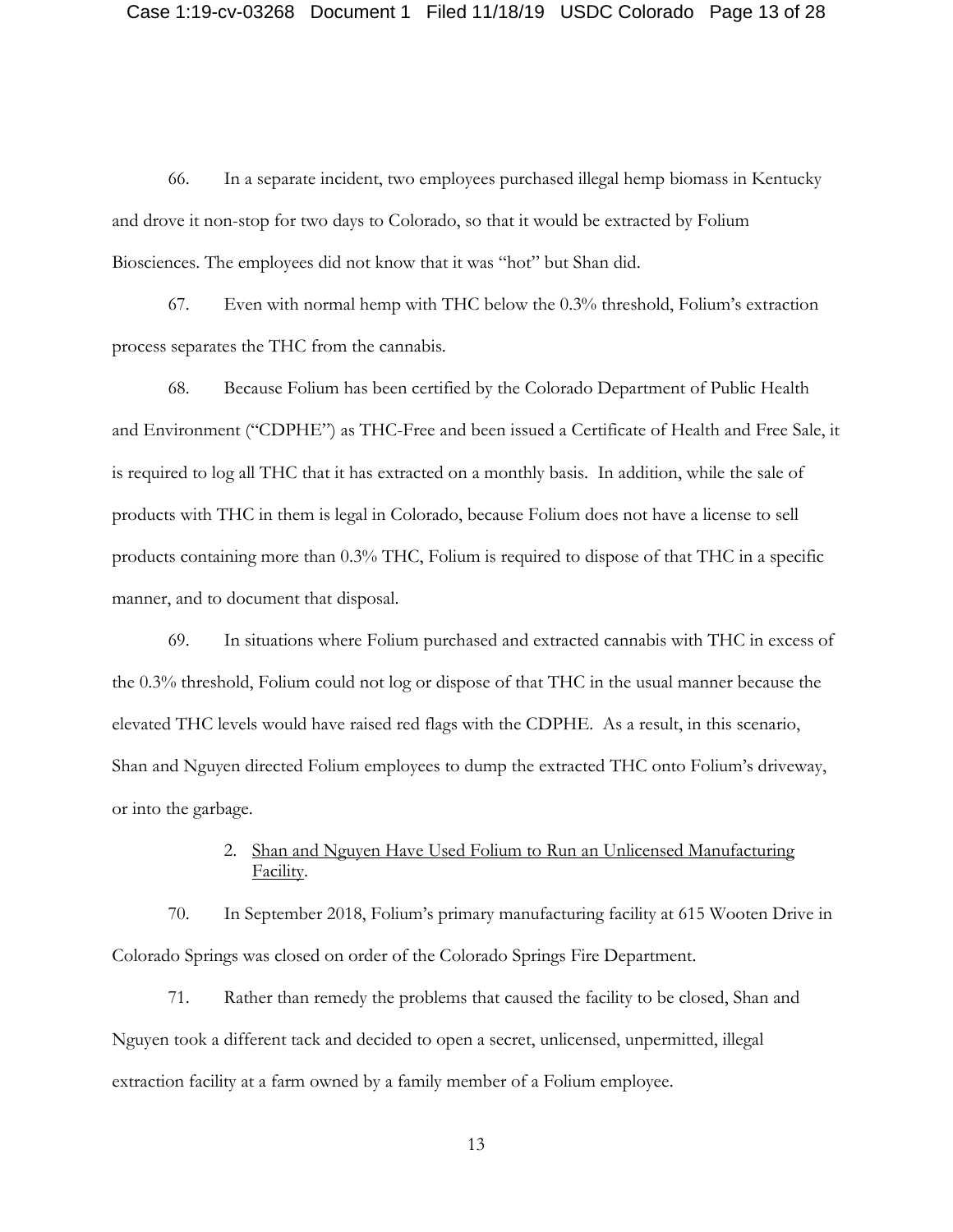#### Case 1:19-cv-03268 Document 1 Filed 11/18/19 USDC Colorado Page 14 of 28

72. At Shan and Nguyen's direction, Folium quickly moved its extractor and began secretly extracting at a new, unlicensed facility at 20094 Highway 50, Rocky Ford, Colorado 81067. It is known internally at Folium as "The Burrito Factory".

73. Folium does not have a license to extract at this facility in Rocky Ford, Colorado.

74. This facility in Rocky Ford does not have proper permits to extract hemp.

75. At Shan and Nguyen's direction, Folium for months has thus been engaged in illegal extraction and manufacturing of CBD products. This is a blatant violation of federal and state law.

76. In addition, this means that potentially all products manufactured and sold during this period were misbranded and illegal.

### 3. Folium Distributes CBD Products That Are Mislabeled

77. Folium advertises its products as "THC Free". It has sent, via US Mail, Federal Express, and UPS DHL Express Certificates of Analysis ("COAs") to government agencies and customers certifying that its CBD products contain 0.0% THC.

78. In reality, many of these COAs are doctored by Folium, at Shan and Nguyen's direction or knowledge, because the Certificates of Analysis show that the products are not THC Free.

79. Folium also sells finished CBD products and it provides ingredient lists to customers.

80. At Shan and Nguyen's direction or knowledge, Folium knowingly provides false and incomplete ingredient lists to customers. In particular, Folium includes bulk cosmetics products in its HydroPCR product. Its HydroPCR product is sold to customers to dissolve in liquids for a CBDenhanced beverage.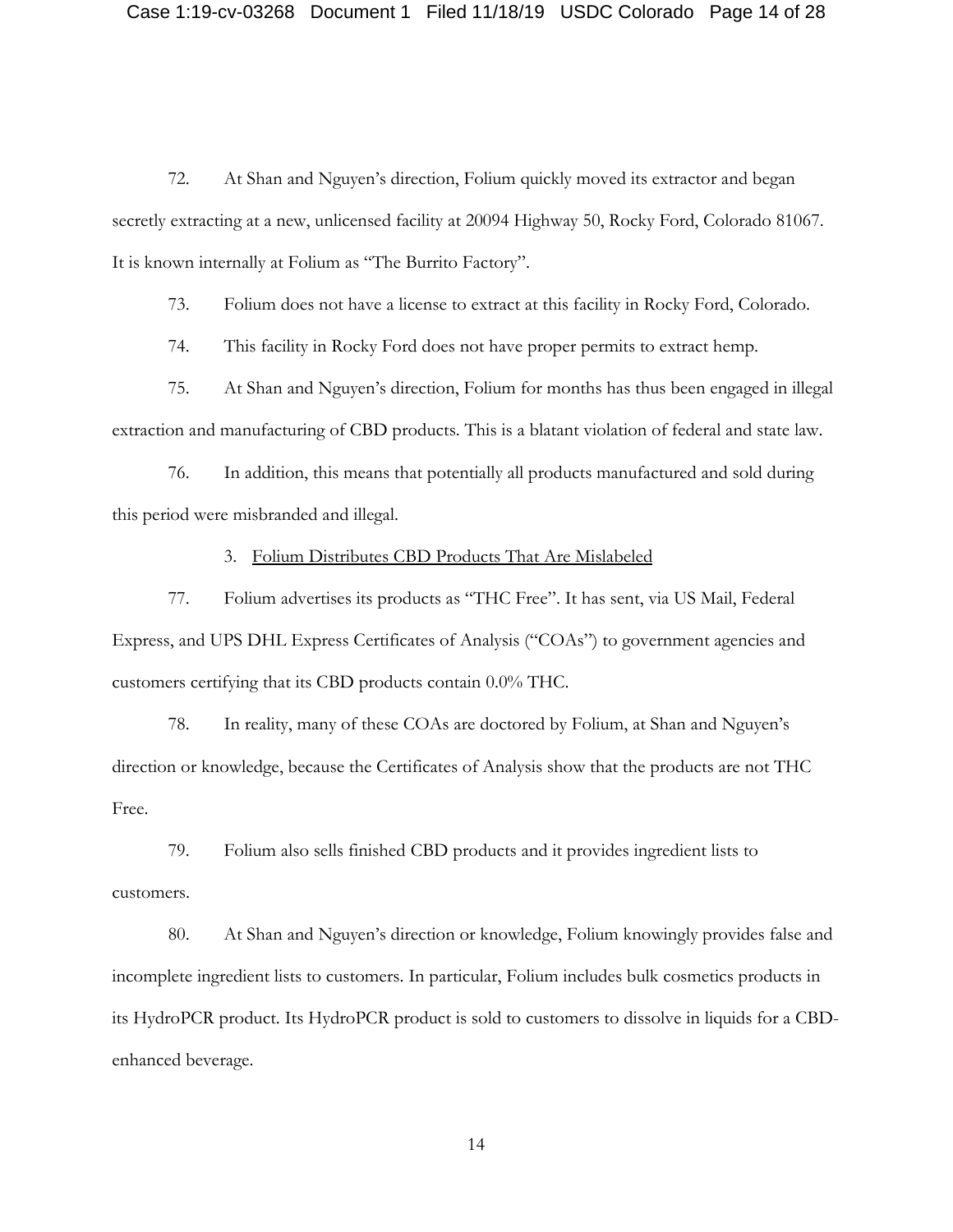## 4. Shan and Nguyen Are Directing That Folium Sell Products in International Markets That Violate the Drug Laws of Those Countries.

81. Shan and Nguyen have also sought to sell Folium's CBD products in countries that prohibit their product, *i.e.*, Japan and the European Union.

82. Japan and the European Union only permit the sale of CBD products that are extracted from the seed, stalk or stem of the hemp plant. The laws in these countries specifically prohibit the importation and sale of products derived from hemp flower or the fruiting tops of the cannabis plant.

83. Like most extraction companies, Folium extracts its CBD Oil and Isolate from the flower and fruiting top of the hemp plant. In fact, it would be nearly impossible to obtain the volume of CBD Oil and Isolate sold by Folium without using the flower or fruiting tops of the plant. This is because hemp seeds do not contain CBD and the stalks and stems of the plant contain only negligible amounts. As a result, in order to produce the volume of oil that Folium produces and sells, it would require tens or hundreds of times the amount of biomass it currently uses.

84. These prohibitions have kept most CBD companies from doing business in Japan and the European Union. But they did not deter Shan and Nguyen.

85. Instead, Shan and Nguyen directed the sale of Folium's CBD Oil and Isolate to these countries. Shan and Nguyen directed Folium employees to alter the COAs that were submitted to Japanese and European Union customers and government officials, including altering the pictures of the product contained in those COAs. The COAs, as altered, falsely represented the CBD products being shipped were extracted from the seed, stalk, or stem, when in fact the CBD products were being extracted from other parts of the plant. In fact, the stalk, stem and seed were excluded from extraction because they would jam the machine.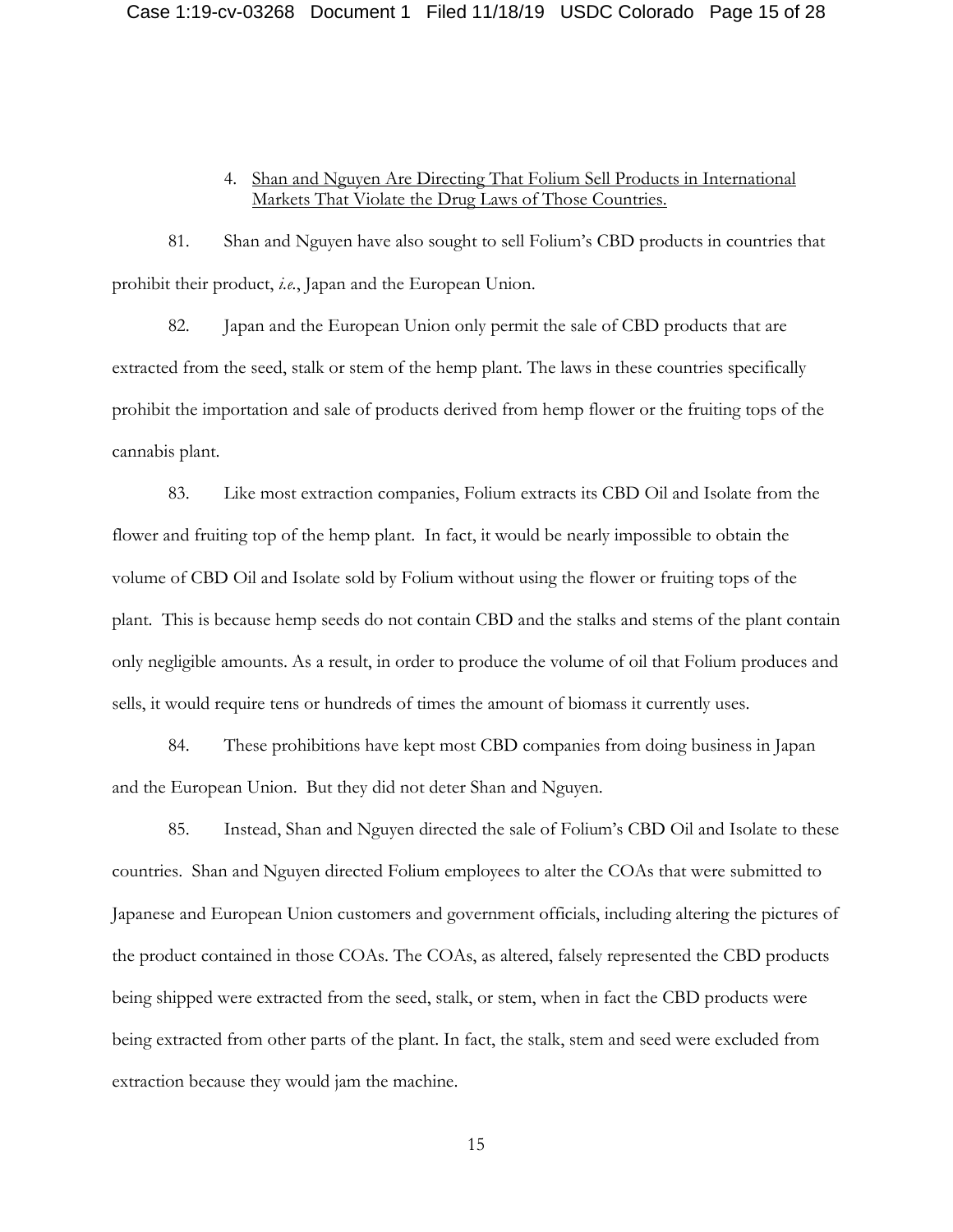#### Case 1:19-cv-03268 Document 1 Filed 11/18/19 USDC Colorado Page 16 of 28

86. Shan and Nguyen directed Folium employees to sign false COAs that Folium's products complied with the laws of Japan and the European Union when in fact they did not.

87. In addition, Shan and Nguyen directed Folium to sell CBD products into Mexico. Mexico prohibits the import of Folium products for sale but allows "samples" to be imported. Shan and Nguyen have illegally sold Folium products into Mexico by having their products labeled as "samples" for import, when in fact they are (as Shan and Nguyen are aware) repackaged for sale on the Mexican market.

5. Shan and Nguyen's Money Laundering and Accounting Fraud.

88. Shan and Nguyen have been selling a substantial portion of Folium's CBD output each month directly to customers in cash, without recording the sales on Folium's books and records. The cash is then forwarded to their bank accounts or to the bank accounts of family members or other corporate entities that they control.

89. The former Chief Financial Officer of Folium informed Ramos, while he and Ramos were still employed, that Shan and Nguyen maintain at least three sets of books and records in order to facilitate their fraud on the company and its members.

90. Ramos shared an office with Nguyen. At least twice a week, Nguyen took paper bags of large amounts of cash out the door in his backpack

91. While she was still employed by Folium, Ramos witnessed Shan, Nguyen and certain other Folium officers put CBD Oil and Isolate into their cars that were never recorded. On information and belief, they were selling these products on the open market.

92. The result of this self-dealing and accounting fraud is that millions of dollars each month have been going into the pockets of Shan and Nguyen and their immediate family when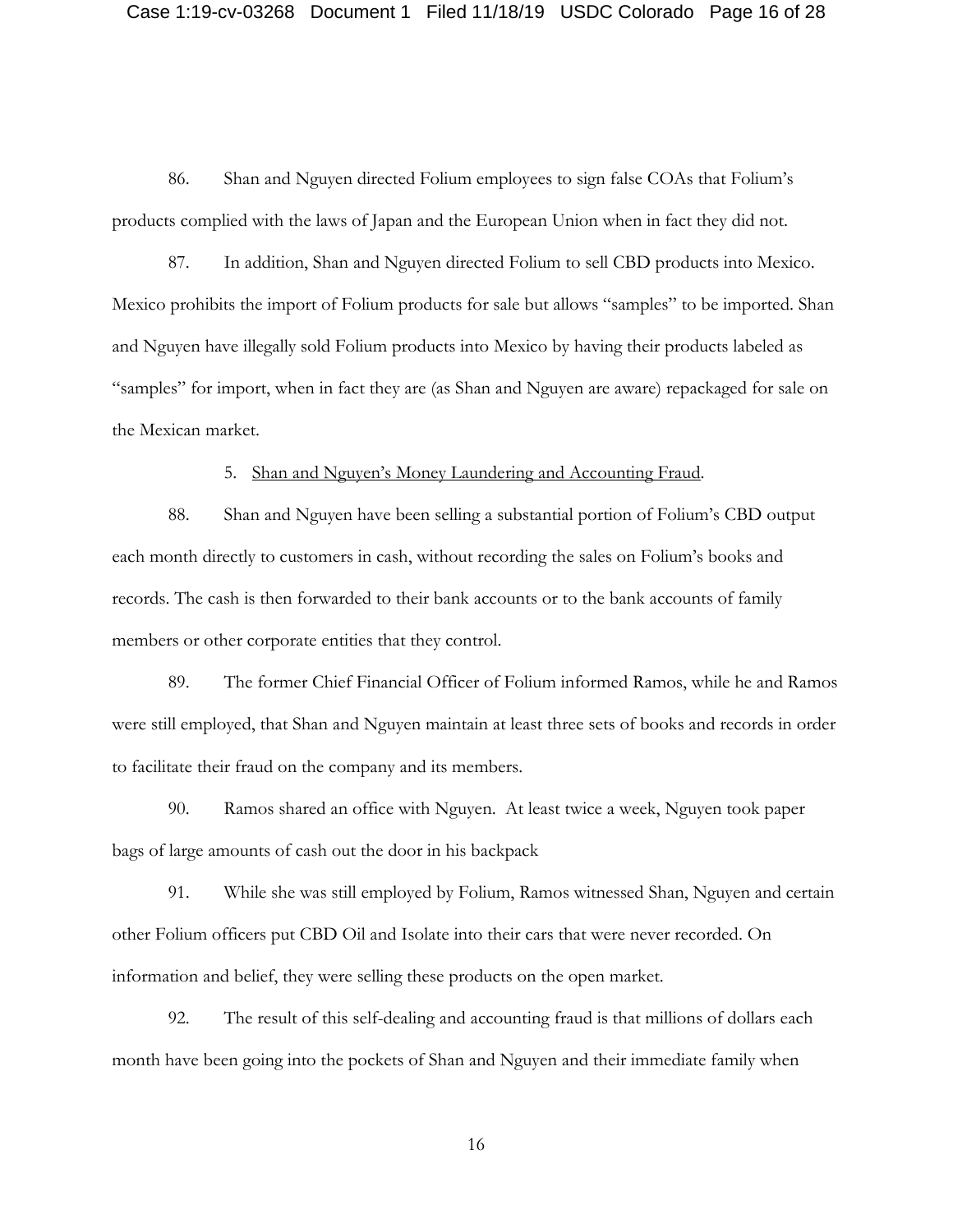those funds should be going into the company coffers and distributed to members, including

Ramos.

- 93. Illegal distributions include the following:
	- a. On January 8, 2019, Shan and Nguyen caused \$585,070.55 to be transferred from Folium's bank account to Nguyen. That same day, Shan and Nguyen caused \$1,999,921.84 to be transferred to Shan's wife.
	- b. On January 18, 2019, Shan and Nguyen caused \$464,745.69 to be transferred to Nguyen. Also on January 18, 2019, Shan and Nguyen caused \$1,664,672.54 to be transferred to Shan's wife.
	- c. In other words, in January 2019 alone, Shan and Nguyen caused \$3,664,594.38 to be transferred to Shan's wife and \$1,049,816.24 to be transferred to Nguyen.
	- d. In February 2019, Shan received \$345,817.78 in distributions, Shan's wife received \$2,000,000 in distributions, and Nguyen received \$907,000 in distributions.
- 94. It would be impossible for these distributions to be the result of legitimate, on the

books transactions involving the sale of Folium products because Folium does not generate enough

revenue on a monthly basis to allow for such distributions.

95. The result of this illegal activity was a substantial devaluation of Ms. Ramos'

membership interest in Folium.

96. This is also a fraud on the government as it means that Shan and Nguyen are not

reporting Folium's full income.

97. Shan and Nguyen have also repeatedly and haphazardly changed Folium employees'

status from W-2 to 1099, without the employees' knowledge and without changing the employees'

work responsibilities, and in violation of numerous tax and labor laws.

98. Changing the status of these employees to 1099 allows Folium to, among other

things, stop paying unemployment taxes on those employees.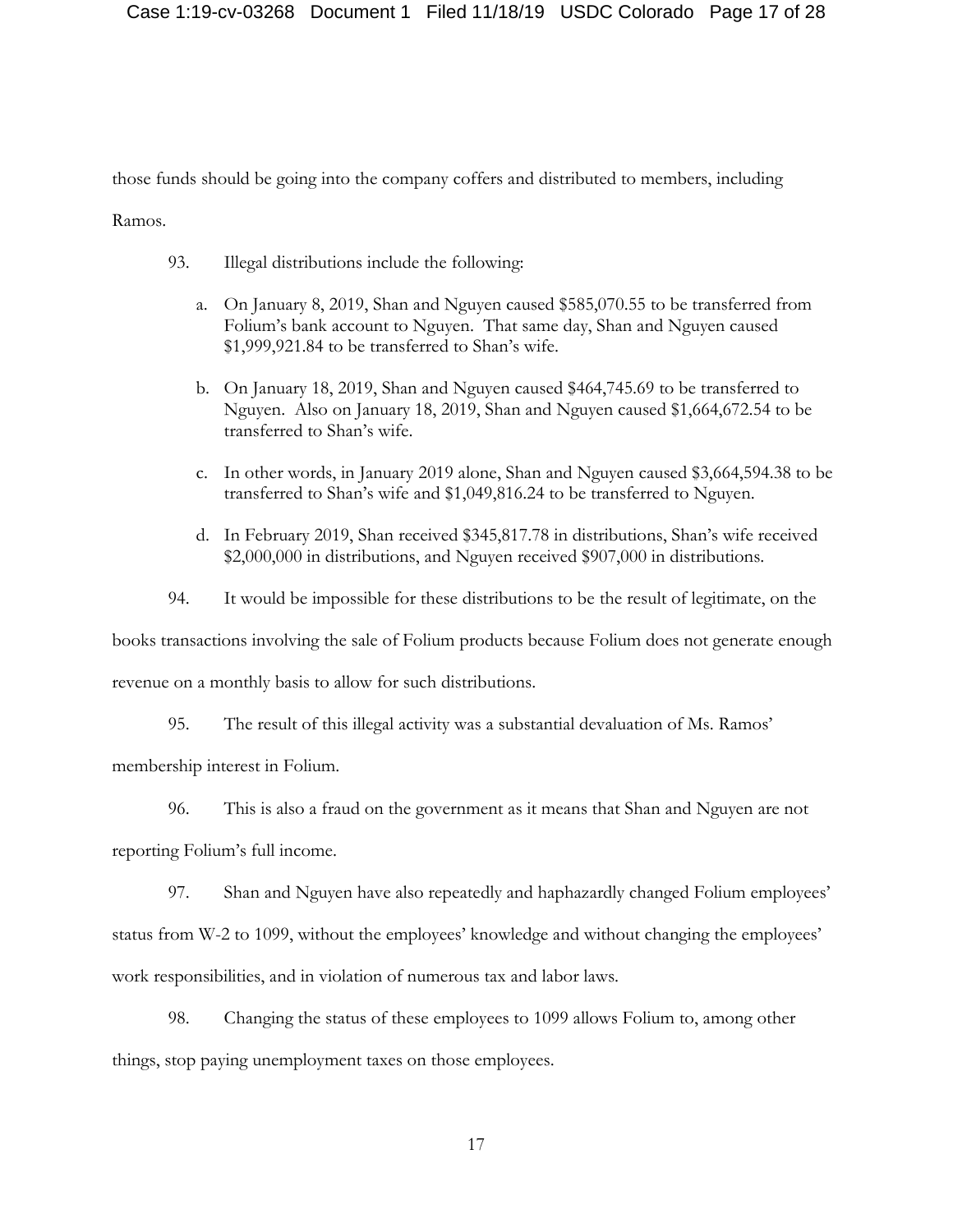99. Folium, at Shan and Nguyen's direction, did the opposite with Ramos – changing her from a 1099 employee to a W-2 employee without her consent – in order to evade taxes.

6. Shan and Nguyen's Violations of Wiretapping Law

100. In order to keep their illegal practices secret, Shan and Nguyen have directed Folium security personnel and others to employ illegal surveillance tactics to monitor employees and perceived enemies.

101. As noted above, Shan admitted to illegally copying and interfering with Ramos' phone, and placing a GPS surveillance device on her car.

102. Shan and Nguyen have also directed that security personnel install audio and video devices to record employee conversations without their consent.

103. Recording employees' conversations without their consent is a violation of federal and state eavesdropping laws. *See* 18 U.S.C. § 2511; C.R.S. §§ 18-9-303, 18-9-304.

#### **C. The Unauthorized Sale to Folium Equity Holding**

104. On December 16, 2018, Folium Equity Holding was formed. The filing with the Colorado Secretary of State shows that its address is the same as Folium headquarters and that the registered agent is Folium's current general counsel, Ric Calzada.

105. On October 31, 2019, Folium disclosed in a Rule 7.1 Corporate Disclosure Statement in the United States District Court for the Southern District of New York that Folium is a "wholly owned subsidiary" of Folium Equity Holding.

106. Shan and Nguyen have continued in their positions as senior officers at the company and have continued to dominate the company's affairs. Folium, Shan and Nguyen filed responses to a state court complaint admitting that they still own a majority interest in Folium.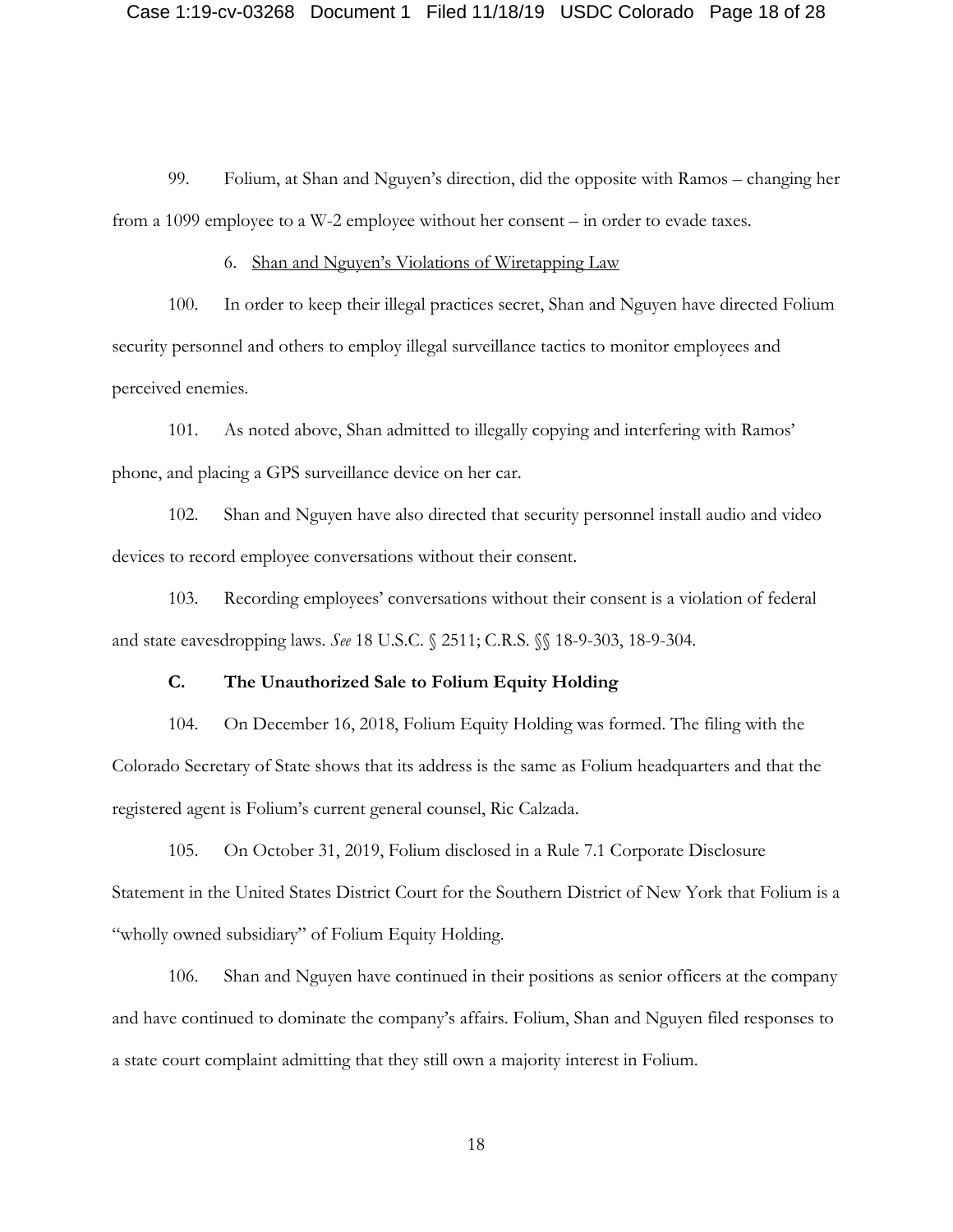107. The sale of 100% of all equity interest in Folium to Folium Equity Holding was outside the course of regular business. Ramos was never provided with information about the transaction, was never provided with compensation for her membership interest, and was never asked to provide her consent to the sale.

108. Ramos has never consented – and does not consent – to the sale of Folium's equity to Folium Equity Holding.

## **FIRST CLAIM FOR RELIEF (Violations of Racketeer Influenced and Corrupt Organizations Act, Against Shan and Nguyen 18 U.S.C. § 1961** et seq.)

109. Ramos incorporates the allegations in the paragraphs above, inclusive, as if fully set forth herein.

110. Ramos brings this claim on behalf of herself as an individual, and derivatively on behalf of Folium.

111. As set forth above, Shan and Nguyen are employed by and associated with an enterprise (*i.e.*, Folium).

112. Folium ships CBD Oil and Isolate across the United States and across the globe, and thus is engaged in and affects interstate and foreign commerce.

113. Shan and Nguyen have knowingly conducted Folium's affairs or participated, directly or indirectly, in the conduct of Folium's affairs.

114. Shan and Nguyen knowingly conducted and participated, directly, or indirectly in Folium's affairs through a pattern of racketeering activity as alleged herein.

115. The racketeering activity, described herein, includes the following (without limitation): dealing in a controlled substance or listed chemical (as defined in Section 102 of the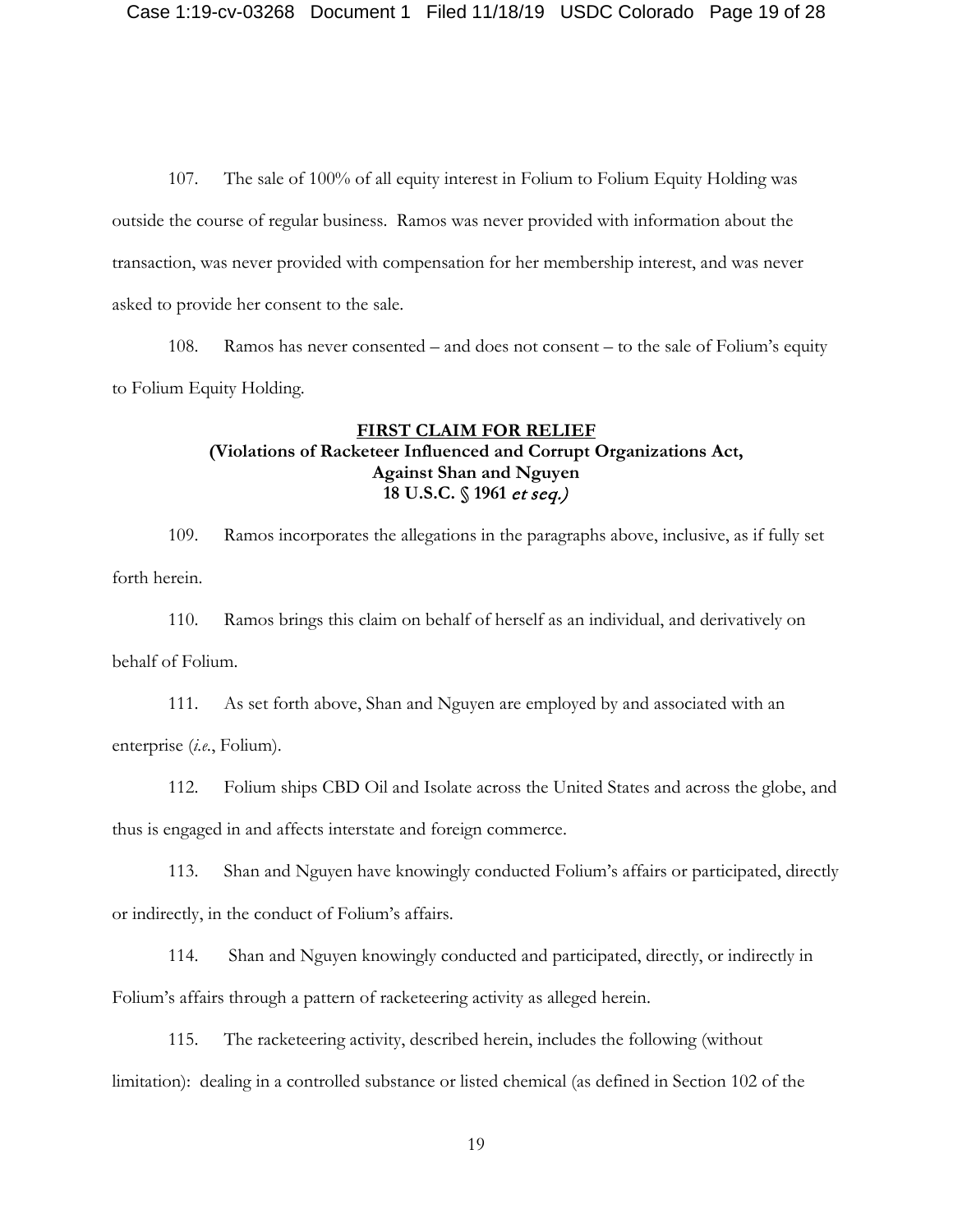Controlled Substances Act); acts that are indictable under 18 U.S.C. § 1341, 18 U.S.C. § 1343, and 18 U.S.C. § 1957; and the felonious manufacture, importation, receiving, concealment, buying, selling, or otherwise dealing in a controlled substance or listed chemical (as defined in section 102 of the Controlled Substances Act), punishable under any law of the United States.

116. Shan and Nguyen have derived income, directly or indirectly, from the racketeering activity as principals, and have used those funds to engage in additional racketeering activity.

117. Shan and Nguyen's illegal activities will continue unless and until they are removed from Folium.

118. Ramos' membership interest in Folium has been devalued and otherwise damaged by Shan and Nguyen's illegal conspiracy, in an amount to be determined at trial.

119. Further Shan and Nguyen damaged Ramos directly through acts in furtherance of the conspiracy, including reputational damages, in an amount to be determined at trial.

120. Shan and Nguyen have damaged Folium through their actions in an amount to be determined at trial.

121. Ramos also seeks injunctive relief, on behalf of herself and on behalf of Folium, to prevent further illegal activity, to remove Shan and Nguyen from their positions at Folium, to reorganize Folium, and to install a court appointed receiver.

#### **SECOND CLAIM FOR RELIEF**

## **(Violations of Colorado Organized Crime Control Act, C.R.S. § 18-17-101 et seq., Against Shan and Nguyen)**

122. Ramos incorporates the allegations in the paragraphs above, inclusive, as if fully set forth herein.

123. Ramos brings this claim on behalf of herself as an individual, and derivatively on behalf of Folium.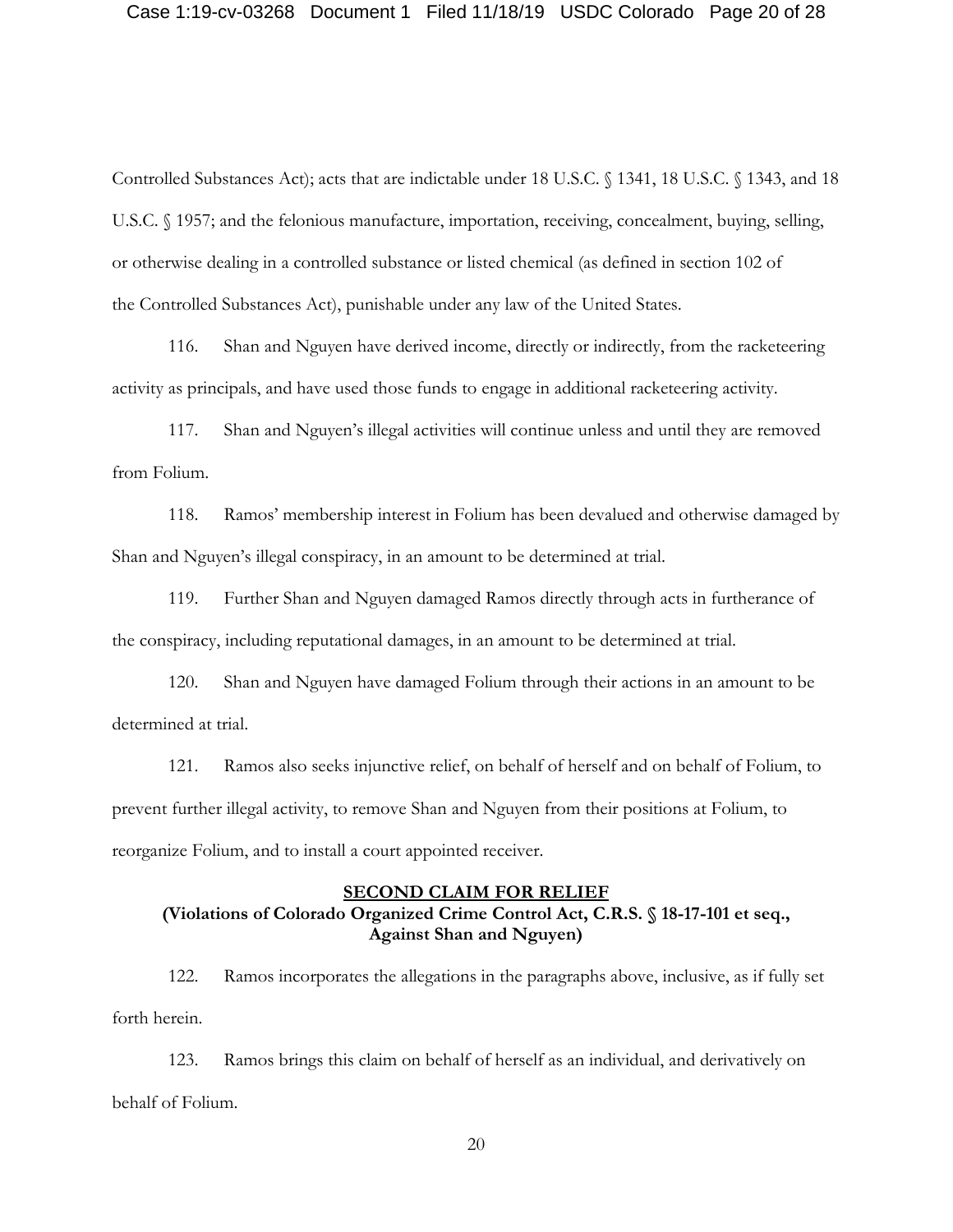#### Case 1:19-cv-03268 Document 1 Filed 11/18/19 USDC Colorado Page 21 of 28

124. As set forth above, Shan and Nguyen are employed by and associated with an enterprise (*i.e.*, Folium).

125. At least two acts of racketeering occurred within the last ten years and occurred in Colorado.

126. Shan and Nguyen have knowingly conducted Folium's affairs or participated, directly or indirectly, in the conduct of Folium's affairs.

127. Shan and Nguyen knowingly conducted and participated, directly, or indirectly in Folium's affairs through a pattern of racketeering activity as alleged herein.

128. The racketeering activity, described herein, includes the following (without limitation): racketeering activity under 18 U.S.C. § 1961 (as described above); wiretapping and eavesdropping in violation of C.R.S. §§ 18-9-303 and 18-9-304; Fraud upon the Department of Revenue, C.R.S. § 39-21-118; Offenses relating to Controlled Substances, and violation of the Telecommunications Act, C.R.S. § 18-9-309.

129. Shan and Nguyen have derived income, directly or indirectly, from the racketeering activity as principals, and have used those funds to engage in additional racketeering activity.

130. Shan and Nguyen's illegal activities will continue unless and until they are removed from Folium.

131. Ramos' membership interest in Folium has been devalued and otherwise damaged by Shan and Nguyen's illegal conspiracy, in an amount to be determined at trial.

132. Further Shan and Nguyen damaged Ramos directly through acts in furtherance of the conspiracy, including reputational damages, in an amount to be determined at trial.

133. Shan and Nguyen have damaged Folium through their actions in an amount to be determined at trial.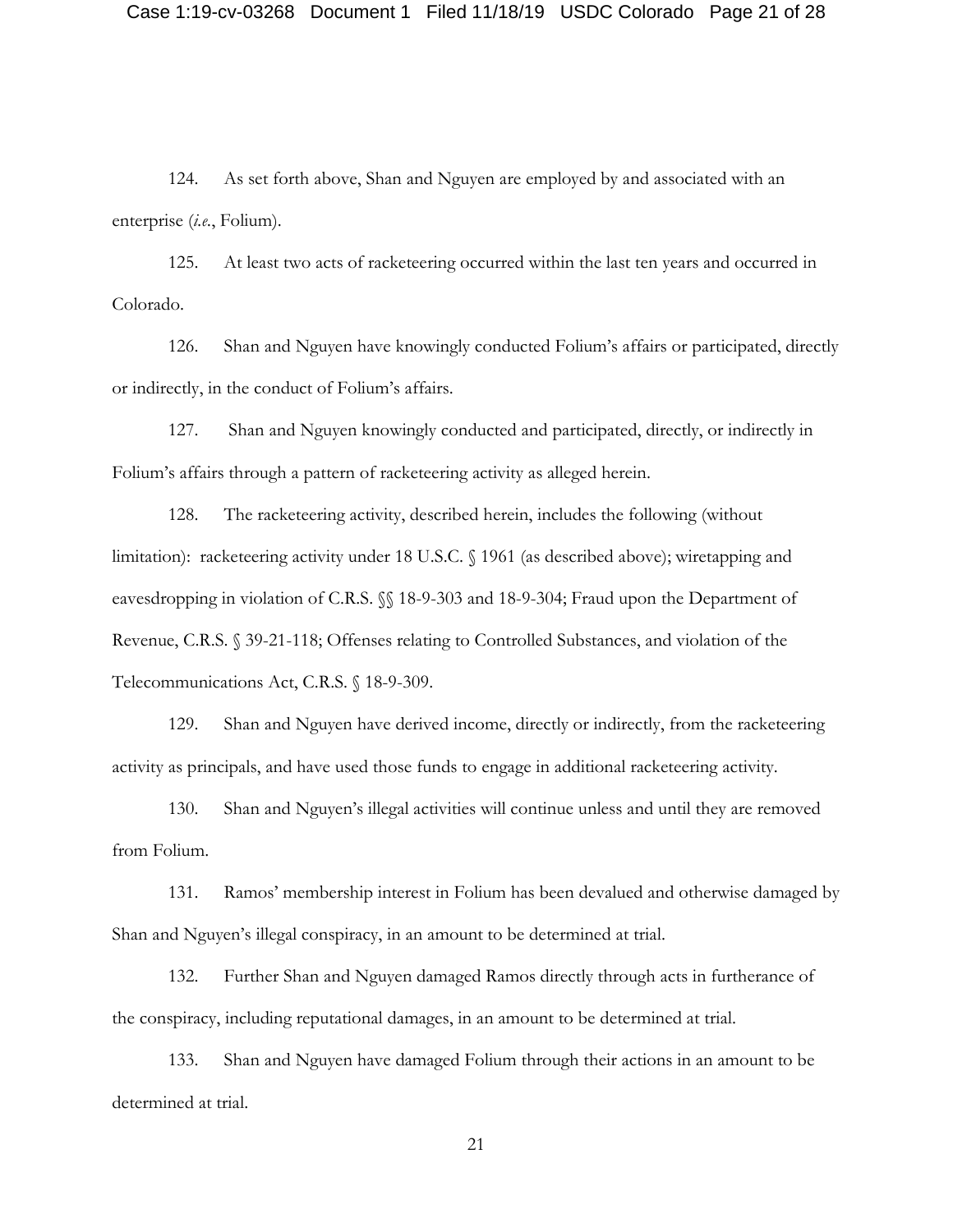134. Ramos, on behalf of herself and derivatively on behalf of Folium, also seeks injunctive relief to prevent further illegal activity, to remove Shan and Nguyen from their positions at Folium, and to install a court appointed receiver to end Folium's illegal activity under this Court's supervision.

## **THIRD CLAIM FOR RELIEF (Breach of Fiduciary Duty, Against Shan and Nguyen)**

135. Ramos incorporates the allegations in the paragraphs above, inclusive, as if fully set forth herein.

136. Ramos brings this claim on behalf of herself as an individual, and derivatively on behalf of Folium.

137. As directors and officers of Folium, Shan and Nguyen owe duties of loyalty and care, among others, to the minority members of Folium (including Ramos).

138. As directors and officers of Folium, Shan and Nguyen owe to Folium the duties of loyalty, among others.

139. Shan and Nguyen have breached those duties to Ramos and to Folium by, among other things:

- a. Engaging in illegal conduct, as described in detail above.
- b. Engaging in self-dealing, including but not limited to paying themselves millions of dollars in distributions per month, while paying none to certain minority members (including Ramos).
- c. Engaging in grossly negligent or reckless conduct, intentional misconduct, or a knowing violation of law, including selling a substantial portion of Folium's monthly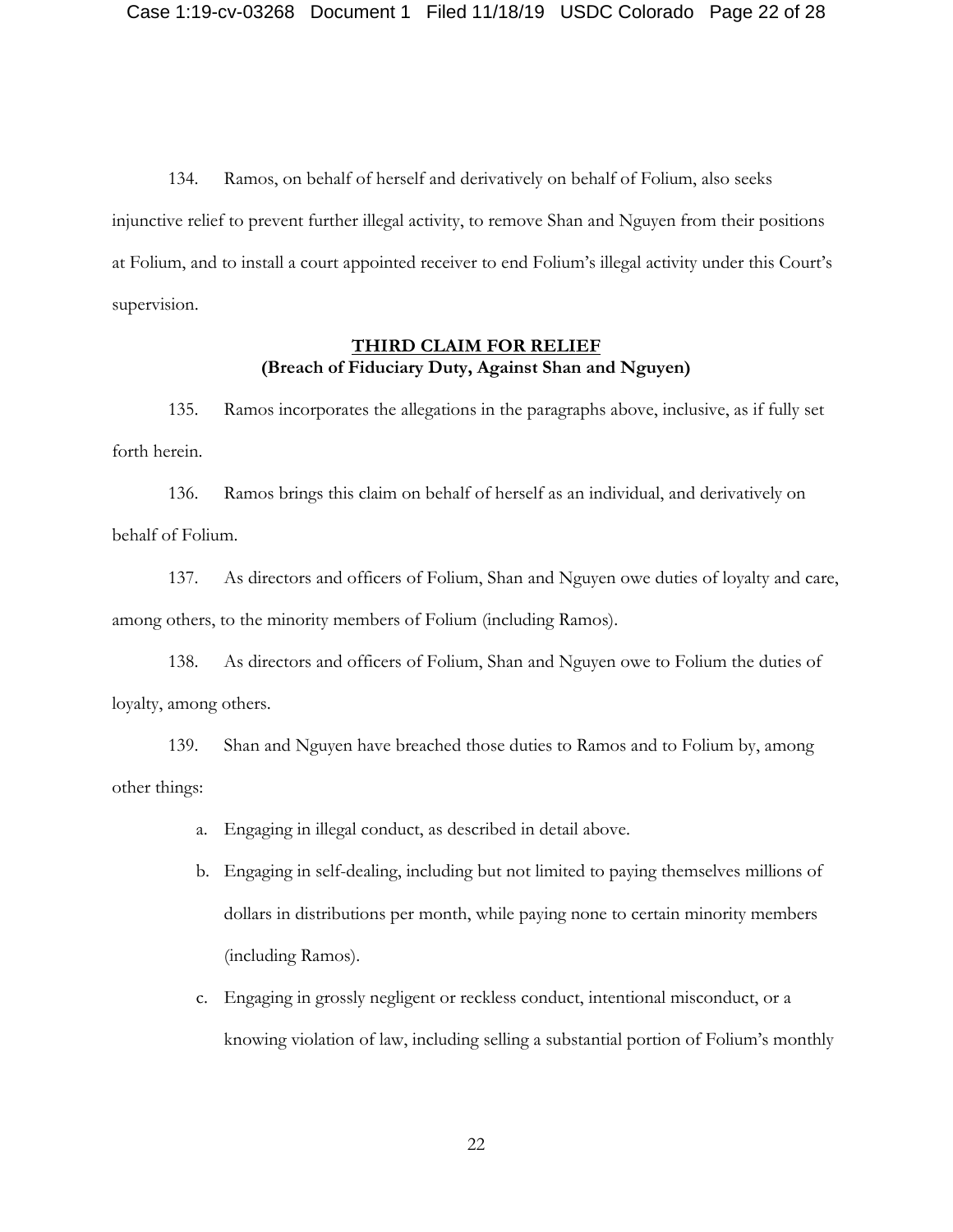output for cash, off Folium's books and records, and maintaining fraudulent books and records.

- d. Failing to execute their rights and duties consistent with the contractual obligation of good faith and fair dealing.
- e. Failing to obtain member consents before transferring all of Folium's equity to Folium Equity Holding.

140. As a result of the breaches of fiduciary duties by Shan and Nguyen, Ramos has been damaged in an amount to be determined at trial. Further, a constructive trust should be placed on the funds and property transferred, without authority, to or by Shan and Nguyen.

141. Folium was been damaged by the breaches of fiduciary duty by Shan and Nguyen in an amount to be determined at trial.

142. Ramos, on behalf of herself and on behalf of Folium, also seeks equitable relief requiring that (i) Shan and Nguyen stop engaging in illegal conduct and are removed from their positions at Folium, (ii) Shan and Nguyen stop selling Folium's CBD products for cash, unless such monies are properly transferred to Folium's bank accounts and properly recorded on the books and records, and (iii) they maintain Folium's books and records consistent with their fiduciary duties.

## **FOURTH CLAIM FOR RELIEF (Violation of Wiretapping Act, 18 U.S.C. §§ 2511, 2520, Against Shan, Nguyen and Folium)**

143. Ramos incorporates the allegations in the paragraphs above, inclusive, as if fully set forth herein.

144. Shan, Nguyen and Folium, by their own admission, "cloned" Ramos' phone. That is, they intentionally intercepted, endeavored to intercept, and/or procured another person to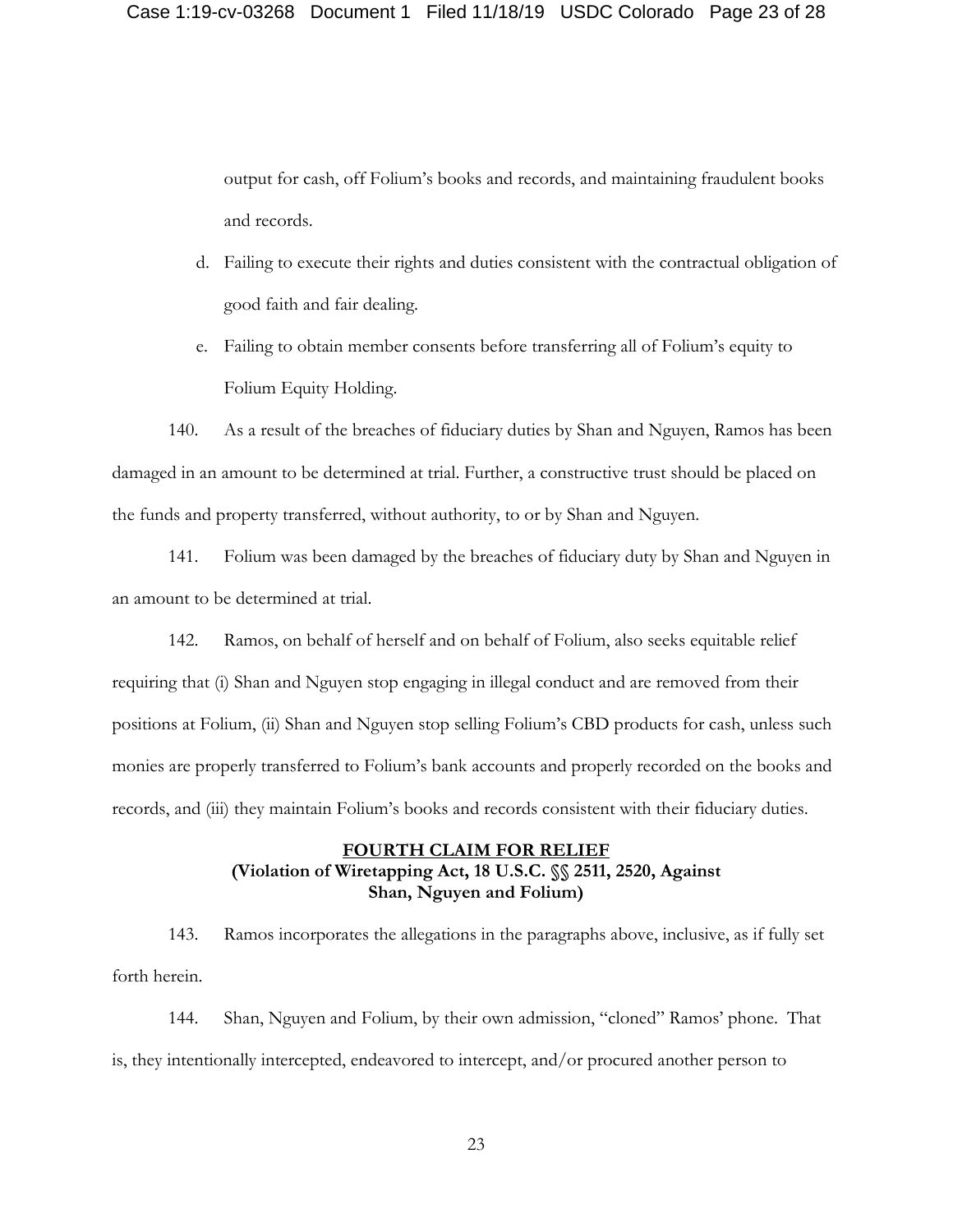intercept or endeavor to intercept the wire, oral, or electronic communications on her cell phone. Ramos provided no authorization to Defendants to engage in this conduct.

145. Ramos has been damaged by Defendants' conduct.

146. Ramos is entitled to the greater of actual damages and profits made by Defendants as a result, and \$10,000; appropriate preliminary, equitable, and declaratory relief; her attorneys' fees and costs; and punitive damages.

## **FIFTH CLAIM FOR RELIEF (Breach of Contract, Against Shan, Nguyen and Folium)**

147. Ramos incorporates the allegations in the paragraphs above, inclusive, as if fully set forth herein.

148. Ramos, Folium and the other members of Folium (including Shan and Nguyen) formed a contract, *i.e.*, the Written Consent.

149. Folium and its members (including Shan and Nguyen) breached the terms of the

Written Consent by, among other things, failing to issue the promised equity to Ramos, or to pay the monthly distributions she was owed.

150. Folium, Shan and Nguyen have also breached the duty of good faith and fair dealing inherent in all contracts.

151. As a result of Defendants' breach of the Written Consent, Ramos has been damaged in an amount to be determined at trial.

### **SIXTH CLAIM FOR RELIEF**

# **(Declaratory Judgment under 28 U.S.C. § 2201 & C.R.S. §§ 13-51-101 et seq., Against Folium, Shan, Nguyen, and Folium Equity Holding)**

152. Ramos incorporates the allegations in the paragraphs above, inclusive, as if fully set forth herein.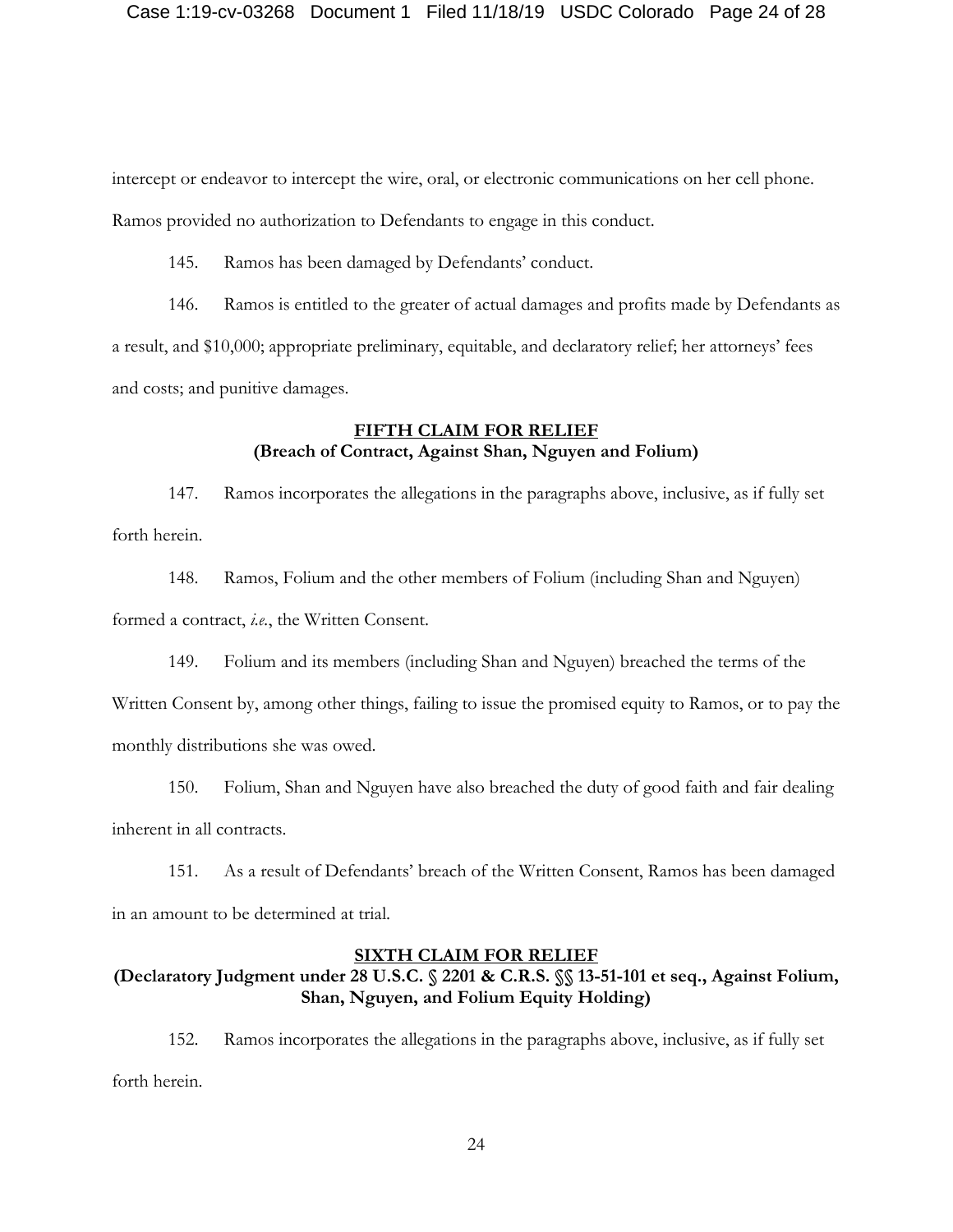### Case 1:19-cv-03268 Document 1 Filed 11/18/19 USDC Colorado Page 25 of 28

153. Ramos has an interest in Folium established by a writing (*i.e.*, the Written Consent) and seeks a determination of that right.

154. Specifically, Ramos has an equitable interest of 1% in Folium. Folium, Shan, and Nguyen have denied the existence of that right.

155. Ramos seeks a declaration to resolve the controversy and to determine that she has a 1% membership interest in Folium pursuant to the Written Consent.

156. Further, Ramos did not (and does not) provide her consent to the sale of Folium to Folium Equity Holding. Absent her consent, the sale was not permitted. *See* C.R.S. § 7-80-401(2).

157. The Court should therefore issue a declaratory judgment that (a) Ramos owns a 1% membership interest in Folium, (b) the sale of Folium membership interests to Folium Equity Holding was null and void, and (c) any other action taken by Shan or Nguyen outside of the normal course of business to which Ramos did not provide her consent is null and void.

#### **SEVENTH CLAIM FOR RELIEF**

## **(Accounting and Member Communications, Against Folium, Shan and Nguyen)**

158. Ramos incorporates the allegations in the paragraphs above, inclusive, as if fully set forth herein.

159. Ramos is entitled to an accounting of Folium, including financial statements and records of the board.

160. Ramos is entitled to communications issued by Shan and other members of management to the other equity holders of Folium.

## **EIGHTH CLAIM FOR RELIEF (Judicial Dissolution, Against Folium)**

161. Ramos incorporates the allegations in the paragraphs above, inclusive, as if fully set forth herein.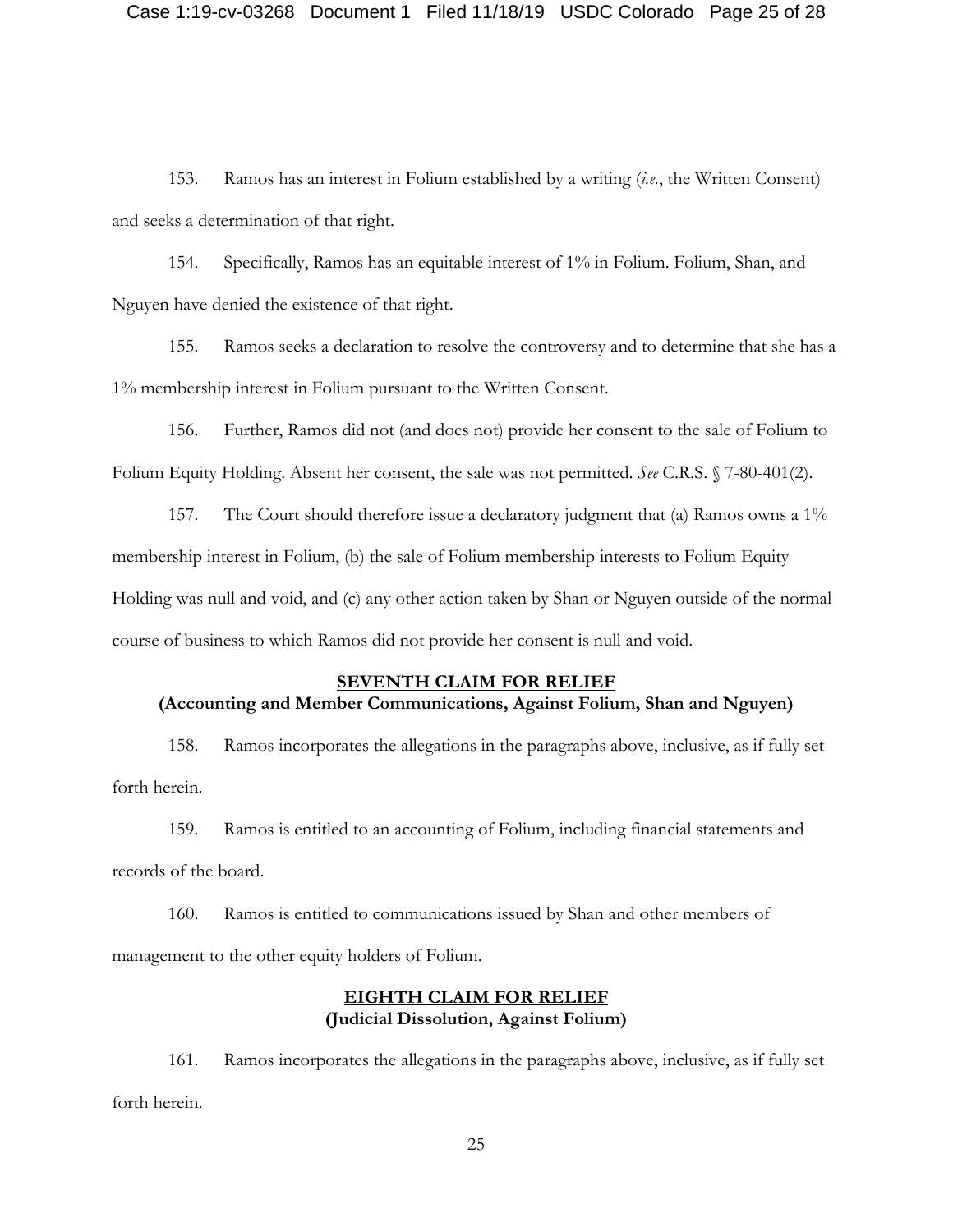162. Ramos is a member of Folium and holds a 1% interest.

163. It is not reasonably practicable to carry on the business of Folium in conformity with its operating agreement because of the illegal activities to which Folium has been engaged, at the direction of Shan and Nguyen.

164. As a separate ground for dissolution, it is not reasonably practicable to carry on the business of Folium in conformity with its operating agreement because Shan and Nguyen have purported to sell the membership interest in Folium to Folium Equity Holding without the consent of all of its members.

165. Ramos asks the Court to issue injunctions, appoint a receiver or custodian pendente lite with all powers and duties the court directs, take other action required to preserve the limited liability company's assets wherever located, and carry on the business of the limited liability company until a full hearing can be held.

#### **JURY DEMAND**

Ramos hereby demands a trial by jury on all issues so triable.

### **PRAYER FOR RELIEF**

WHEREFORE, Plaintiff requests that the judgment be entered on her Complaint and in her

favor against all Defendants on all claims for relief as follows:

- a. Awarding her injunctive relief against Defendants, including removing Shan and Nguyen from positions at Folium and cancelling the membership interests, and prohibiting Shan, Nguyen, and Folium from further violations of law;
- b. Appointing a Receiver pursuant to Fed. R. Civ. P. 66 and C.R.S. § 7-80-812 to run the operations of Folium until such time as its business is wound up;
- c. Awarding her actual and compensatory damages, in an amount to be determined at trial;
- d. Awarding her declaratory relief concerning her rights with respect to the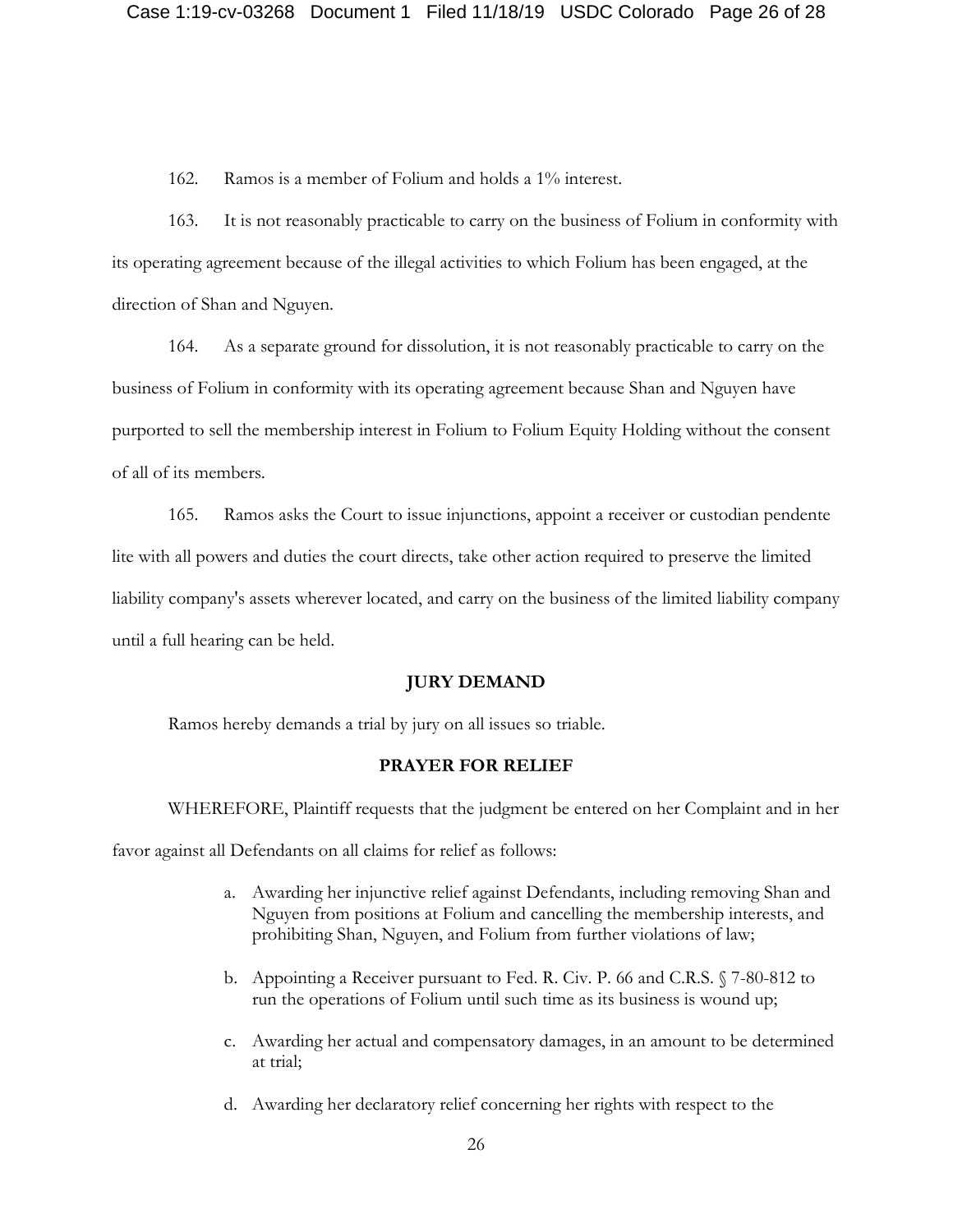Defendants as to the subject matters of her claims for relief;

- e. Awarding her declaratory relief invalidating the transfer of Folium's membership interests to Folium Equity Holding;
- f. Awarding her treble damages;
- g. Awarding her punitive damages;
- h. Awarding her an accounting;
- i. Awarding damages (including treble damages and any exemplary damages) to Folium;
- j. Awarding injunctive relief to Folium;
- k. Awarding pre- and post-judgment and moratory interest, costs incurred and reasonable attorneys' fees as authorized by law; and
- l. Granting such other and further relief as the Court may deem just and proper.

Dated this 18th day of November, 2019.

Respectfully submitted,

FORTIS LAW PARTNERS, LLC

*\_s/David F. Olsky* Henry M. Baskerville, Atty. Reg. #49431 David F. Olsky, Atty Reg. #46694 1900 Wazee Street, Suite 300 Denver, CO 80202 Phone Number: (303) 565-8066 Fax Number: (303) 295-9701 hbaskerville@fortislawpartners.com dolsky@fortislawpartners.com

*Attorneys for Plaintiff*